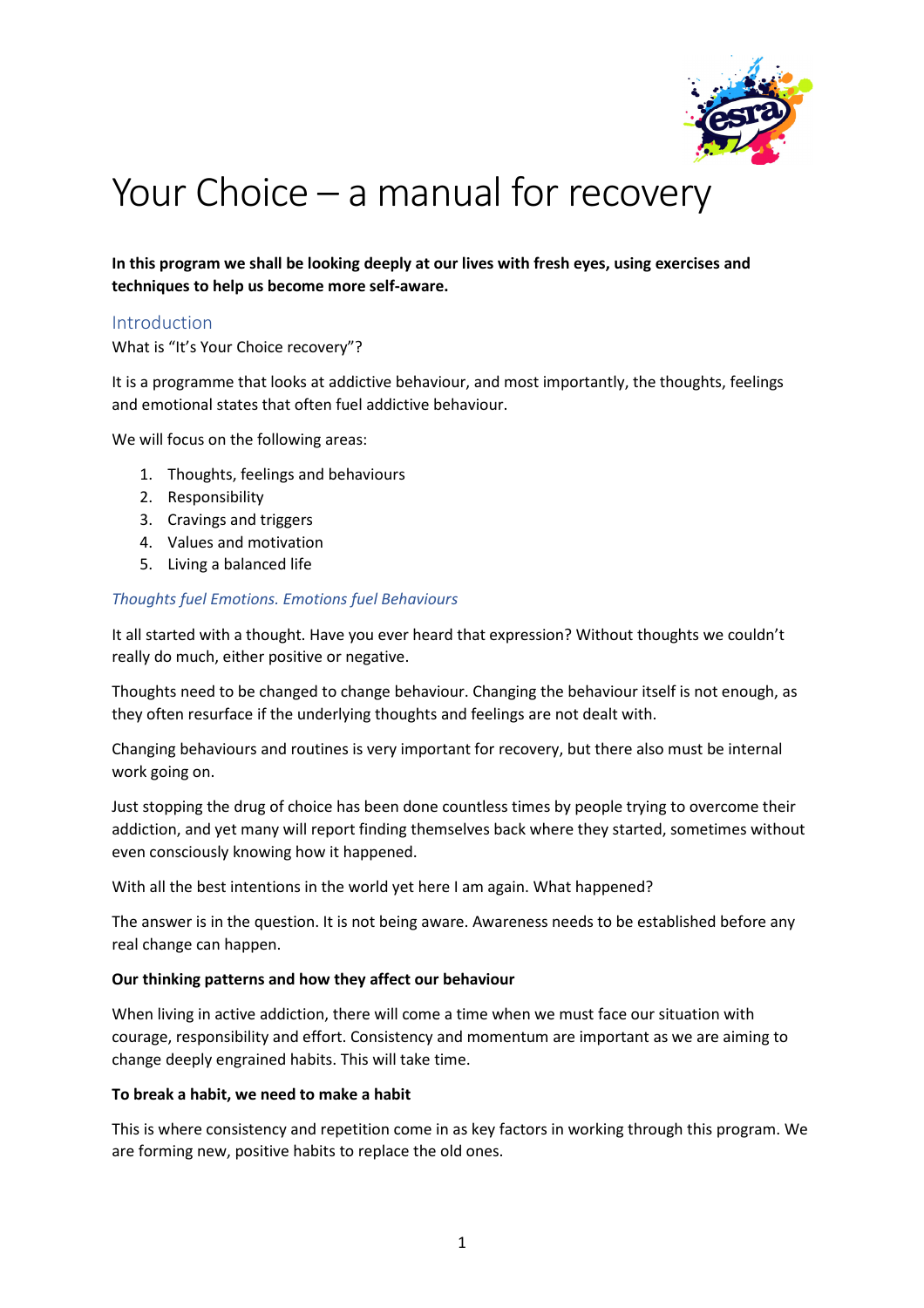

# **Make your wellbeing your priority**

Schedule time for yourself each day to work through some of the exercises in this program.

We all have areas in our lives that we need to tend to, such as family, work or relationships. Sometimes we can get lost doing everything. Without consciously knowing it, we can neglect our own wellbeing.

Plan what time you can devote to your own wellbeing. Even 30 minutes a day spent reading and practising can make a huge difference. Checking in with yourself in the morning and evening using a journal is always good practise. In the morning we can set ourselves up for the day and in the evening, we can review how our day was and how we are feeling.

# **Be patient**

Be patient with yourself. As you work through the program there will be times when you may forget things, or you may feel frustrated as you see yourself repeating old patterns.

This is perfectly normal and giving yourself a hard time is the last thing you need. Allow yourself time to adjust to a new way of thinking. The most important thing is to carry on doing what you've set out to do.

# **Repetition**

Keep revisiting the exercises and readings that you feel are appropriate to you. Once an exercise has been covered it's not a case of moving onto next, like reading the pages of a book. Absorb all you can from the exercises and most importantly, put them into practice. Build a routine for yourself and repeat, repeat, repeat. If you do, you'll be amazed at the changes you will see in yourself.

Be flexible with your routine, be open minded, adding or taking away whatever you think appropriate, but try to stick to a basic framework for your daily practise.

# Thoughts, feelings and behaviours

What we think fuels how we feel and how we feel will determine the way we act.

Many of us lead busy lives. Our minds are often so full of information that we barely have time to reflect, to put things into perspective.

Getting in tune with our internal dialogue gives us a head start in making change. So, let us look at how we can become more aware of our thinking patterns.

# **Becoming aware of the negative self-talk**

Once we become aware of our negative self-talk and how it affects our behaviour, we can begin the process of changing our thought patterns. To get an idea of how our thought patterns work here is a short exercise.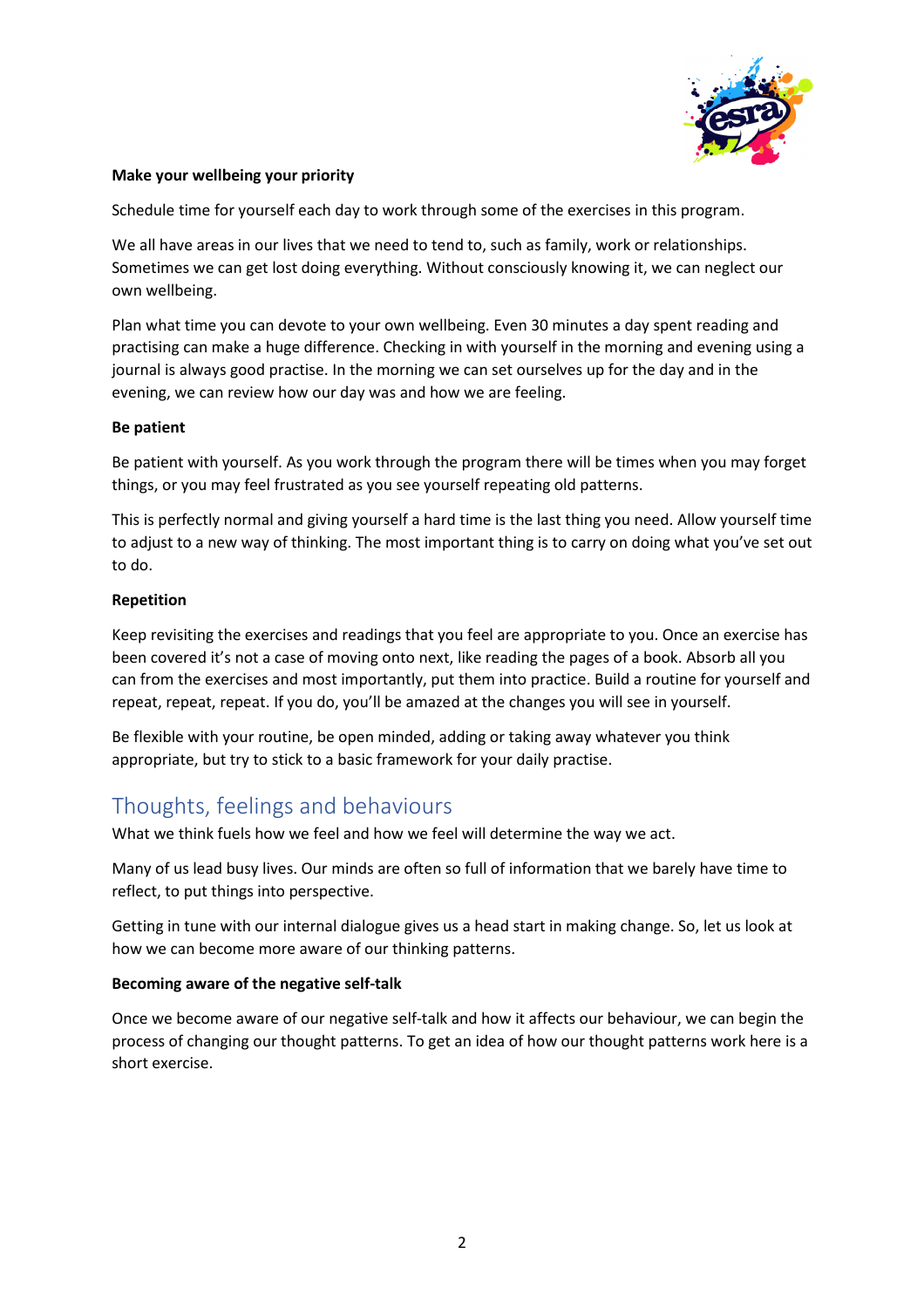

# **Brainstorming your beliefs**

Look at each of the beliefs on the checklist and ask yourself "how true" is that for me?

| <b>Belief</b>                  | <b>Score 1 - 100</b> |
|--------------------------------|----------------------|
| I am not good enough           |                      |
| I am unloveable                |                      |
| The world is a dangerous place |                      |
| I am worthless                 |                      |
| I am incapable                 |                      |
| I am misunderstood             |                      |
| I am abandoned                 |                      |
| I have been betrayed           |                      |
| I am unattractive              |                      |
| I am unproductive              |                      |
| I am incompetent               |                      |
| I am a failure                 |                      |
| I am a victim                  |                      |
| I am a burden                  |                      |
| I am stupid                    |                      |
| I am always being used         |                      |
| I am alone                     |                      |
| I am bad                       |                      |
| I am guilty                    |                      |
| I am confused                  |                      |
| I am trapped                   |                      |
| I am powerless                 |                      |
| I am inferior                  |                      |

Write down each of the beliefs that rate most highly for you in the centre of a new piece of paper.

Note other beliefs that stem from this 'core' belief. This should give you a picture your internal dialogue and the thoughts that we are aiming to change.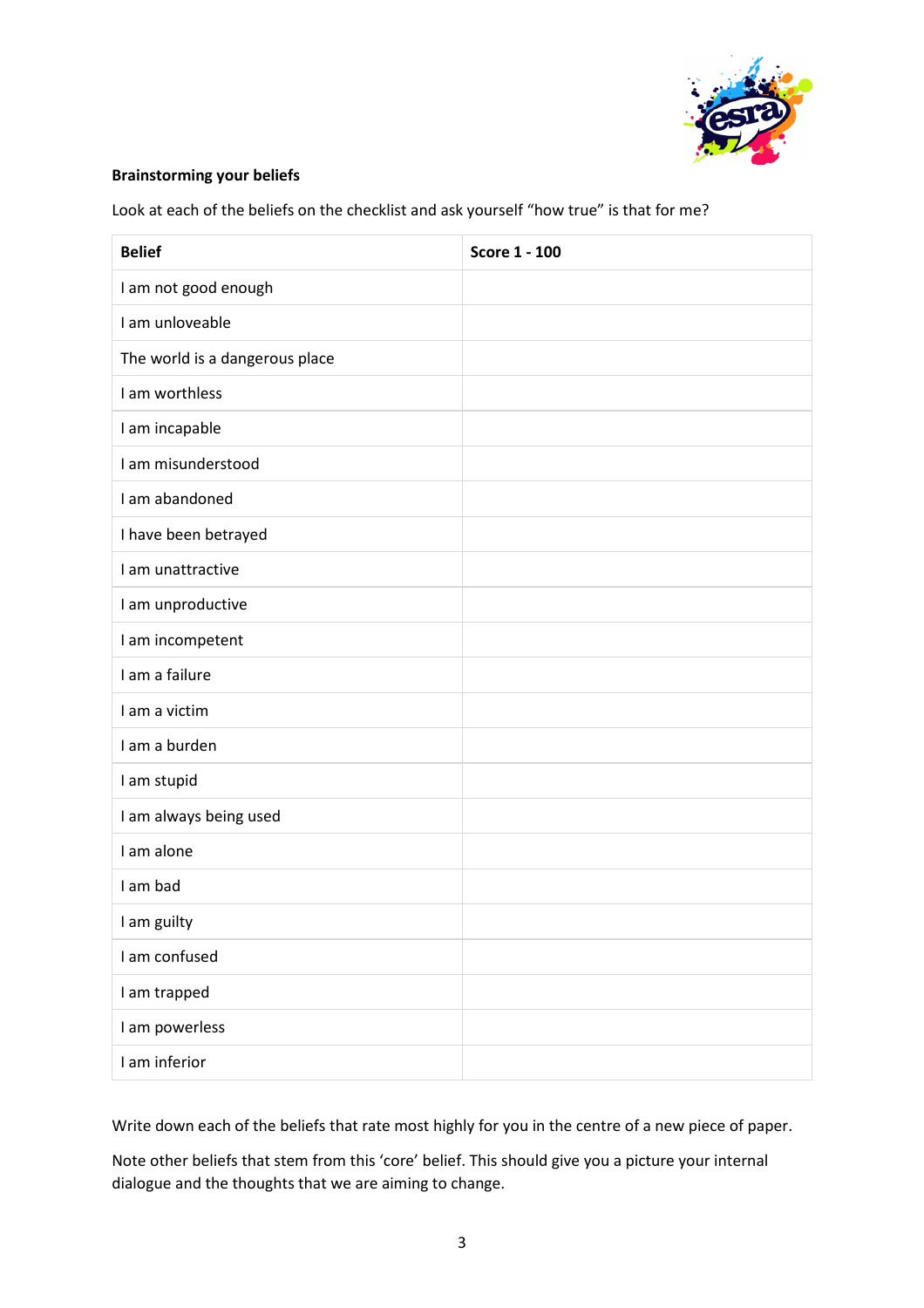

List them all, radiating out from the belief in a mind map like the one below.



Once we have begun to see what our beliefs are about ourselves and the world, we can begin to realign them. Beliefs can always be changed.

It is only through habit that we re-run them over and over and let them dictate our lives.

From our list we get an overall picture of what our beliefs are and through brainstorming our beliefs we have begun to look at them in more depth.

Our beliefs are programming that we have picked up from over the years and that is constantly being re-run subconsciously. By shining awareness on these belief systems, we begin to bring them into consciousness, and this is where we can begin to work with them and reframe them.

# **What do we mean by reframing?**

This is all about changing our beliefs. They have most likely been around for so long it will take time, so we need to be patient with ourselves. We are now aware. This is a huge step in this process and one to be celebrated. We can add to this new-found awareness through journaling or mindfulness. These practices will help us check in with how we are feeling and what we are thinking.

To begin reframing we can take one of our beliefs and write it down.

"I'm not good enough" for example

We can look at these beliefs as used in the brainstorming exercise and ask:

How valid are they now?

- Are they as true as we "Believe" them to be?
- Is this happening now or is it related to past events/
- Do I truly believe this now or am I running on old programming?

If it is old programming-what new programming do I want?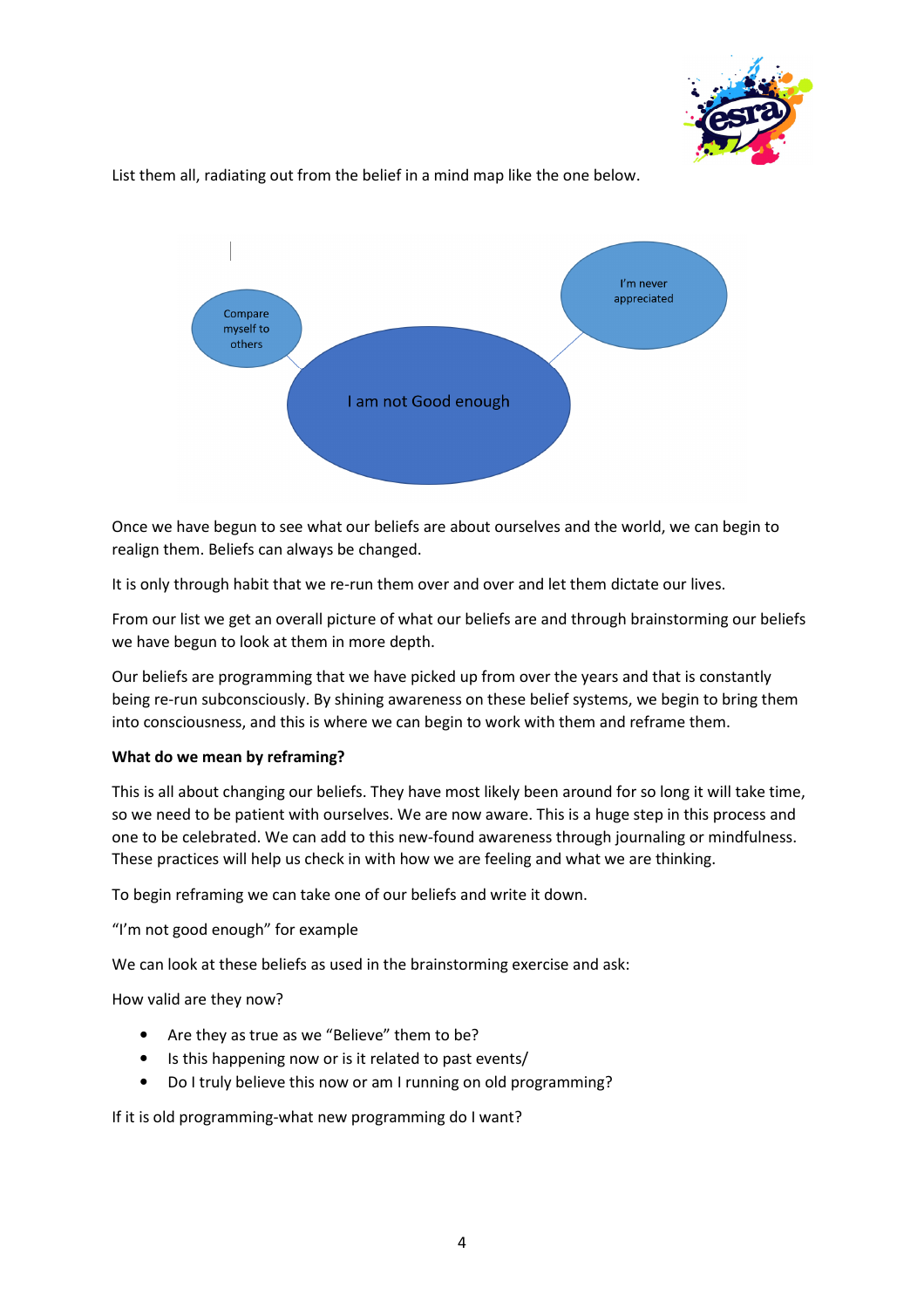

I am not good enough could replace with - "I believe I am not good enough, but this is not a fact".

- "I know this is old programming"
- "I know it is not true"
- "I can begin to change, I am willing to change, I am changing"
- "I can become good enough, I will become good enough, I am good enough"

After each statement rate how much, you believe it 0-100 as in the brainstorming exercise.

Keep going through the statements until there is noticeable change in how you rate them. Then go through them again.

Whenever you catch yourself in 'old thinking' put this into practice.

# **Positive Thinking**

Look out for tail-enders. For example, "I am improving everyday. BUT…"

Instead, use the following, more positive language.

- Life is good
- I believe in myself
- Today is going to be a good day
- Anything is possible
- I really do believe in myself!!!
- Yes
- The best is yet to come
- I am always succeeding
- I am healthy
- I am important
- I am happy and grateful
- I have unlimited potential
- I will realise my vision
- I am special
- I am perfectly imperfect
- I am more powerful than I know
- Every moment is an opportunity
- I have unique talents waiting to be explored
- I am improving everyday
- I am intelligent
- I am strong
- I am confident
- I am deserving of good things
- I focus on what's good about my life
- I create my reality
- I cherish my life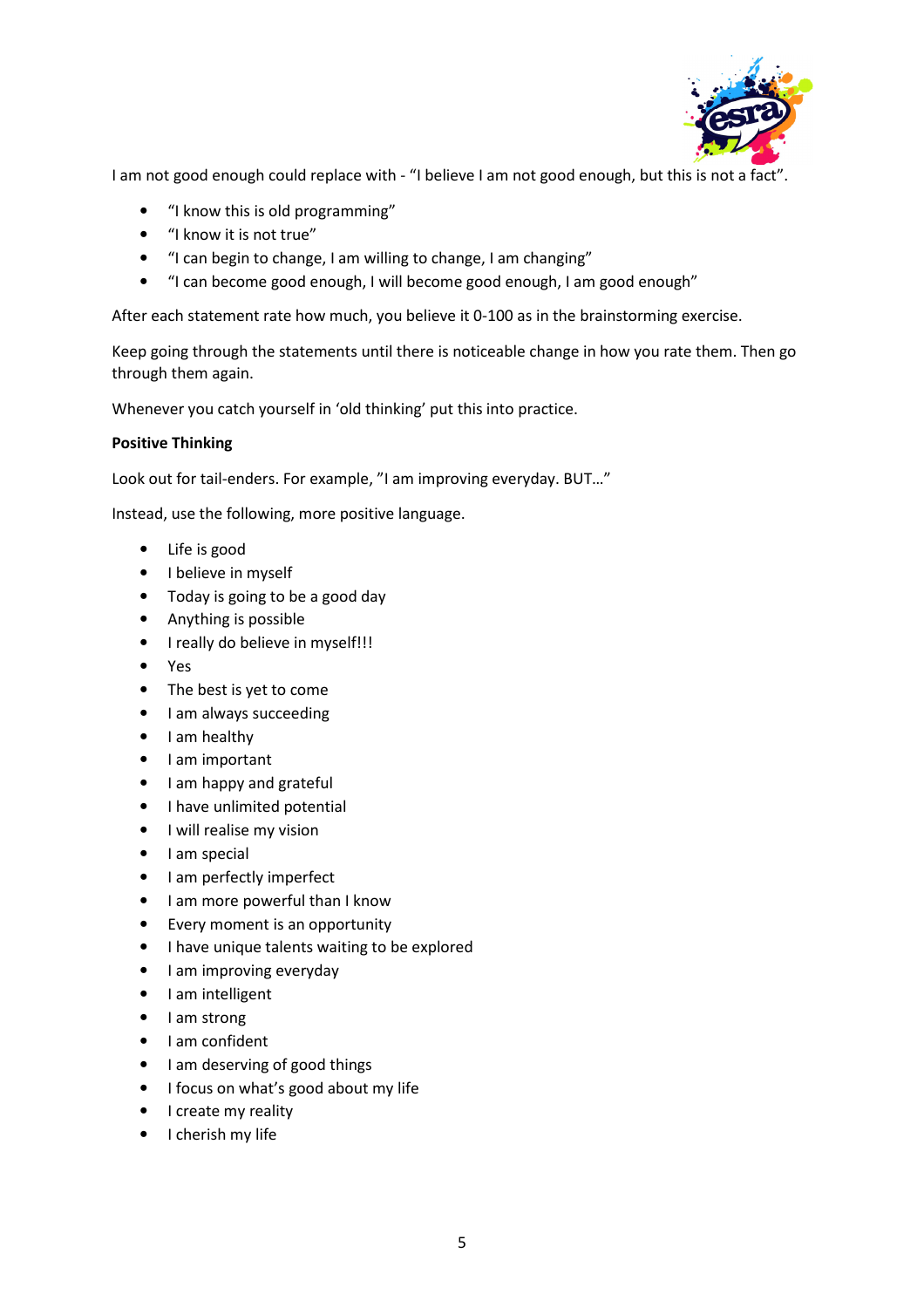

# **Exchanging Vocabulary**

Upset feelings are usually caused by the way we are thinking about what is happening, not the events themselves. To change your feelings (and your behaviour), try the following "Exchange Vocabulary."

This idea was given to me by a client, who related it to an exchange list for unhealthy foods. When you first try this new way of thinking, it might not feel right. The more you do it, however, the more natural these realistic beliefs will become.

I think you will like the results but prove it for yourself by giving it a fair try. Good luck.

# **Word Exchange Table**

| Instead of thinking: | Try thinking:             |
|----------------------|---------------------------|
| Must                 | Prefer                    |
| Should               | Choose To                 |
| Have To              | Want                      |
| Can't                | Choose Not To             |
| Ought                | <b>Had Better</b>         |
| All                  | Many                      |
| Always               | Often                     |
| Can't Stand          | Don't Like                |
| Awful                | <b>Highly Undesirable</b> |
| <b>Bad Person</b>    | <b>Bad Behaviour</b>      |
| I am a Failure       | I Failed At               |

# **Statements**

| <b>Instead of Saying:</b> | <b>Exchange With:</b>          |
|---------------------------|--------------------------------|
| I have to do well         | I want to do well              |
| You shouldn't do that     | I prefer you not do that       |
| You never help me         | You rarely help me             |
| I can't stand my job      | I don't like my job            |
| You are a bad boy         | That behaviour is undesirable  |
| I'm a loser               | I failed at this one task      |
| I need love               | I want love, but don't need it |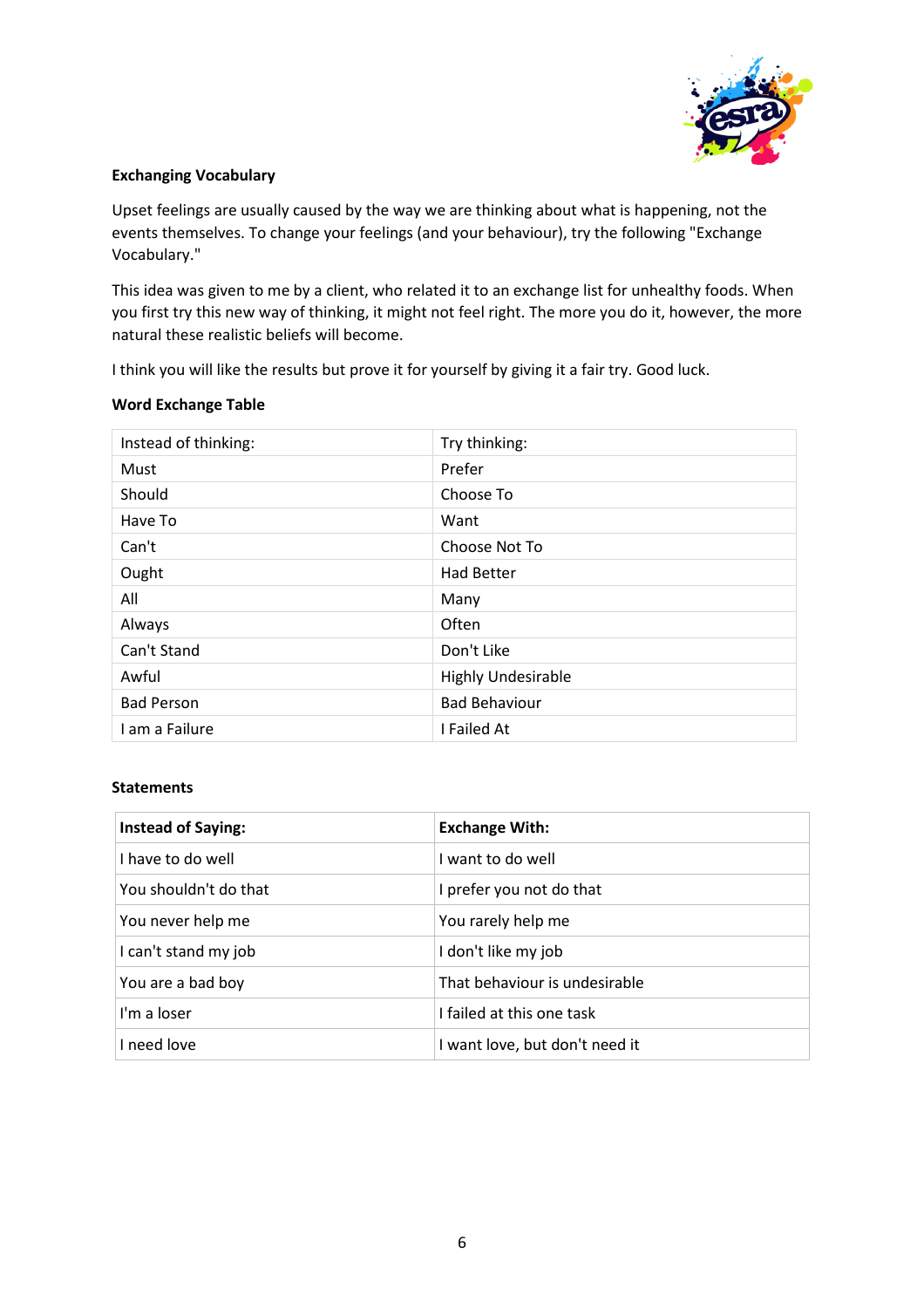

# **Emotional Vocabulary Exchange**

REBT does *not* endeavour to eliminate emotions. Quite to the contrary! Emotions are very useful and part of the human advantage. When Appropriate!

| <b>Instead of Saying:</b> | <b>Exchange With:</b>       |
|---------------------------|-----------------------------|
| Anxious                   | Concerned                   |
| Depressed                 | Sad                         |
| Angry                     | Annoyed                     |
| Guilt                     | Remorse                     |
| Shame                     | Regret                      |
| Hurt                      | Disappointed                |
| Jealous                   | Concern for my relationship |

# **The cost of Avoidance**

Complete the following sentences:

The thoughts I'd most like to get rid of are ……………………………………………………………

The feelings I'd most like to get rid of are ……………………………………………………………….

The sensations I'd most like to get rid of are ………………………………………………………………..

The memories I'd most like to get rid of are ………………………………………………………………...

Next, take a few minutes to write a list of everything you've tried in order to avoid or get rid of these unpleasant thoughts or feelings. Try to remember every single strategy you have ever used.

Here is a guide to help you:

# **Distraction**

List everything you have ever done to distract yourself or take your mind off these painful thoughts, feelings, sensations or memories.

# **Opting out**

List all the activities, interests, events, people, or places that you have avoided or withdrawn from, and all the opportunities you have missed out on, because you wanted to avoid feeling bad.

# **Self-compassion journal**

Try keeping a daily self-compassion journal for one week (or longer if you like.) Journaling is an effective way to express emotions and has been found to enhance both mental and physical wellbeing. At some point during the evening when you have a few quiet moments, review the day's events. In your journal, write down anything that you felt bad about, anything you judged yourself for, or any difficult experience that caused you pain. (For instance, perhaps you got angry at a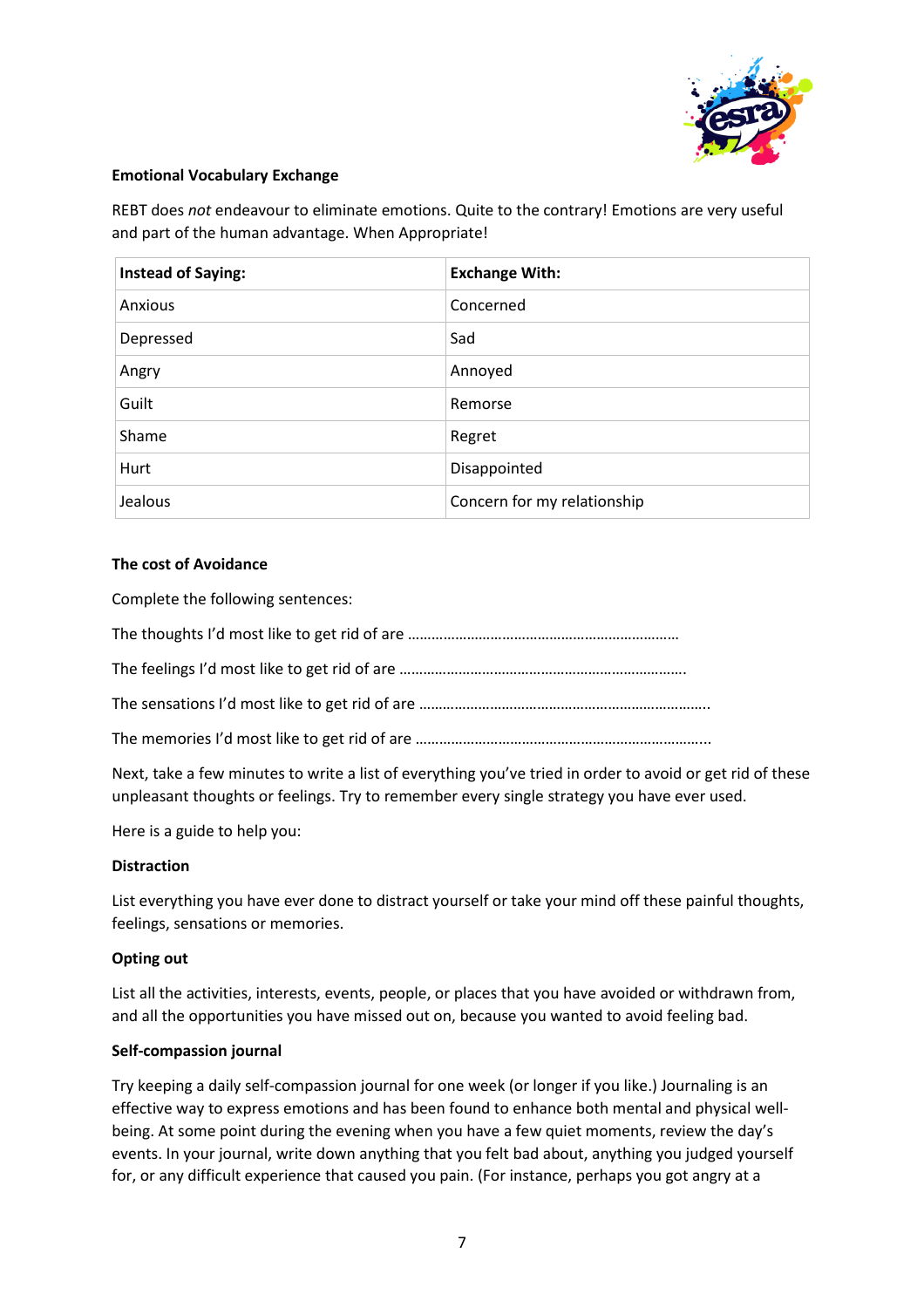

waitress at lunch because she took forever to bring the check. You made a rude comment and stormed off without leaving a tip. Afterwards, you felt ashamed and embarrassed.) For each event, use mindfulness, a sense of common humanity, and kindness to process the event in a more selfcompassionate way.

# **Mindfulness**

This will mainly involve bring awareness to the painful emotions that arose due to your selfjudgment or difficult circumstances. Write about how you felt: sad, ashamed, frightened, stressed, and so on. As you write, try to be accepting and non-judgmental of your experience, not belittling it nor making it overly dramatic. (For example, "I was frustrated because she was being so slow. I got angry, over-reacted, and felt foolish afterwards.")

# **Common humanity**

Write down the ways in which your experience was connected to the larger human experience. This might include acknowledging that being human means being imperfect, and that all people have these sorts of painful experiences. ("Everyone over-reacts sometimes, it's only human.") You might also want to think about the various causes and conditions underlying the painful event. ("My frustration was exacerbated by the fact that I was late for my doctor's appointment across town and there was a lot of traffic that day. If the circumstances had been different my reaction probably would have been different.")

# **Self-Kindness**

Write yourself some kind, understanding, words of comfort. Let yourself know that you care about yourself, adopting a gentle, reassuring tone. (It's okay. You messed up but it wasn't the end of the world. I understand how frustrated you were, and you just lost it. Maybe you can try being extra patient and generous to any wait-staff this week").

Practicing the three components of self-compassion with this writing exercise will help organise your thoughts and emotions, while helping to encode them in your memory. If you keep a journal regularly, your self-compassion practice will become even stronger and translate more easily into daily life.

# Responsibility

In this module we shall be looking at our situation, wherever that may be, and begin taking responsibility to start the process of change.

Often, we may not feel comfortable with this step for several reasons. We may fear change or have feelings of guilt, shame or regret.

First, we shall be looking at these various obstacles and ways we can address them.

For many, guilt and shame can keep them in the cycle of addiction. People will often use their drug of choice to cover uncomfortable feelings instead of processing them. A distinction between guilt and shame can be helpful here as people often get them confused.

When we feel shame, our attention is on ourselves and how others might see us. We feel exposed and that others are looking down on us in some way, seeing us as inferior or inadequate. We can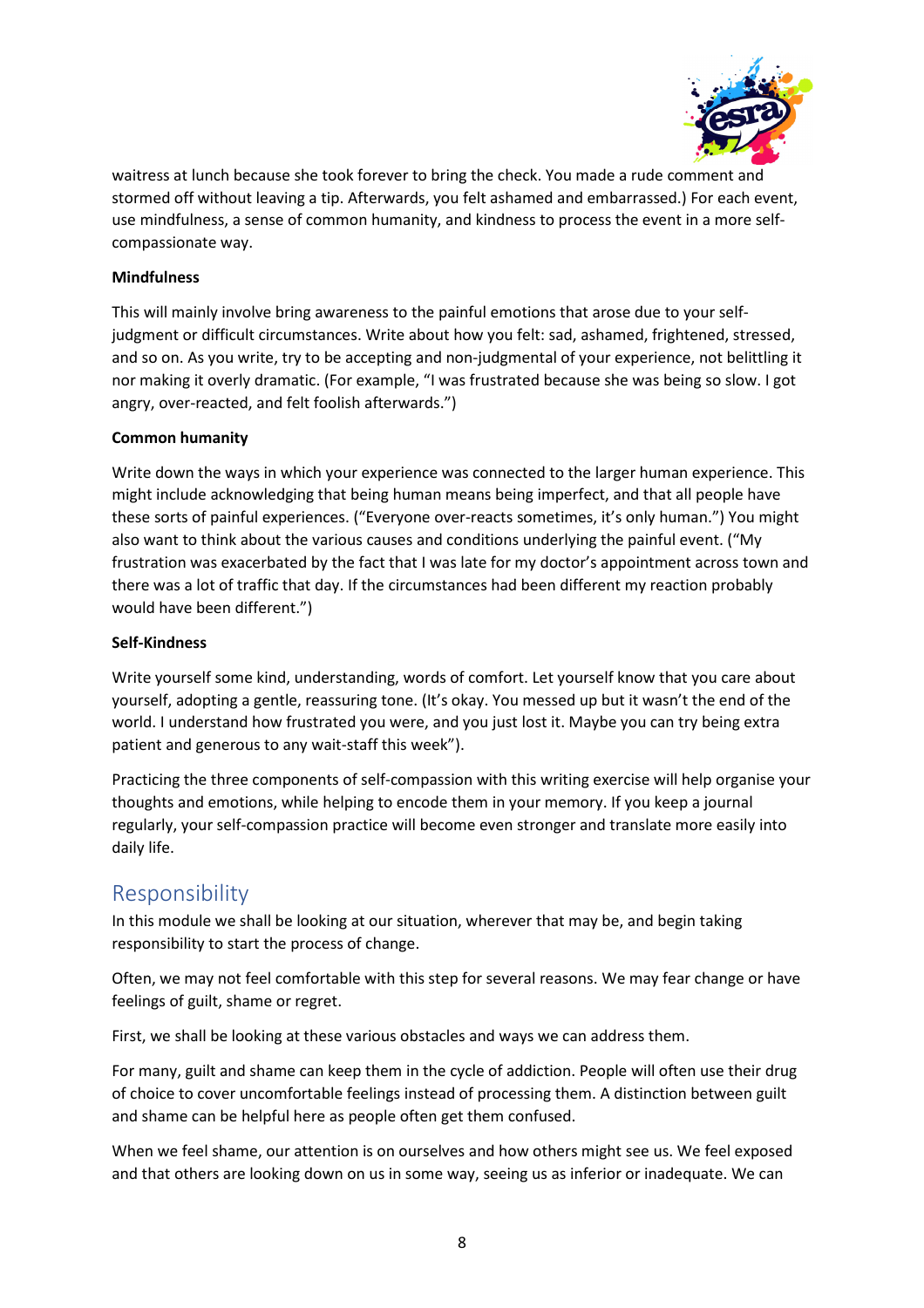

also have a sense of internal shame when we feel these things about ourselves. Commonly our own sense of shame is accompanied by self-criticism and even self-attacking. We can also mask over these feelings with over self-confidence or humour for example.

Guilt on the other hand is the feeling of responsibility or remorse for some wrong and is where change can begin to happen. It is only when we feel shame alongside it that we become hindered and unable to move forward.

Often, we can become trapped in these ways of thinking without us realising our thought patterns. Awareness of our thinking can help us get a better perspective on how our mind is working in order to change it. One thing you can do about this is stand back and recognize your streams of thought. Thinking itself often becomes a habit and it is easy to fall into patterns without us realising it.

# **Learning to replace shame and self-criticism**

Once we become familiar with our critical voice, we can begin to learn how it works, what brings it about and how to deal with it and change it.

Being understanding toward our self is important and will help combat shame and the inner critic. If your tackling problems of shame and self-criticism it may feel like you are alone, but these are widespread feelings that many people face in daily life. To open and talk about these feelings is a good start and you may come to realise that you are not alone in feeling this way.

| <b>Shame based self-attacking</b>                             | <b>Compassionate self-correction</b>                    |
|---------------------------------------------------------------|---------------------------------------------------------|
| Focuses on the desire to condemn and punish                   | Focuses on the desire to improve                        |
| Punishes past errors and is often backward<br>looking         | Emphasizes growth and enhancement                       |
| Is given with anger, frustration, contempt,<br>disappointment | Is forward looking                                      |
| Concentrates on deficits and fear of exposure                 | Is given with encouragement, support and<br>kindness    |
| Focuses on global sense of self                               | Builds on positives, considers learning points          |
| Includes high fear of failure                                 | Focuses on attributes and specific qualities of<br>self |
| Increases high fear of failure                                | Emphasises hope for success                             |
| Increases chances of withdrawal and isolation                 | Increases chance of engaging                            |

Distinguishing between shamed based self-criticism and compassionate self-correction.

# **Humility**

Humility gives us a grounding – a starting point from which we can begin to make real changes. When we begin the journey of recovery there may be blocks that we need to deal with.

Humility There are many misconceptions about what humility is. It is sometimes seen as belonging to people with low self-esteem or as defeatist and even a weakness.

True humility is self-confidence on its own terms, a quality of character that stops people from having to compare themselves to others.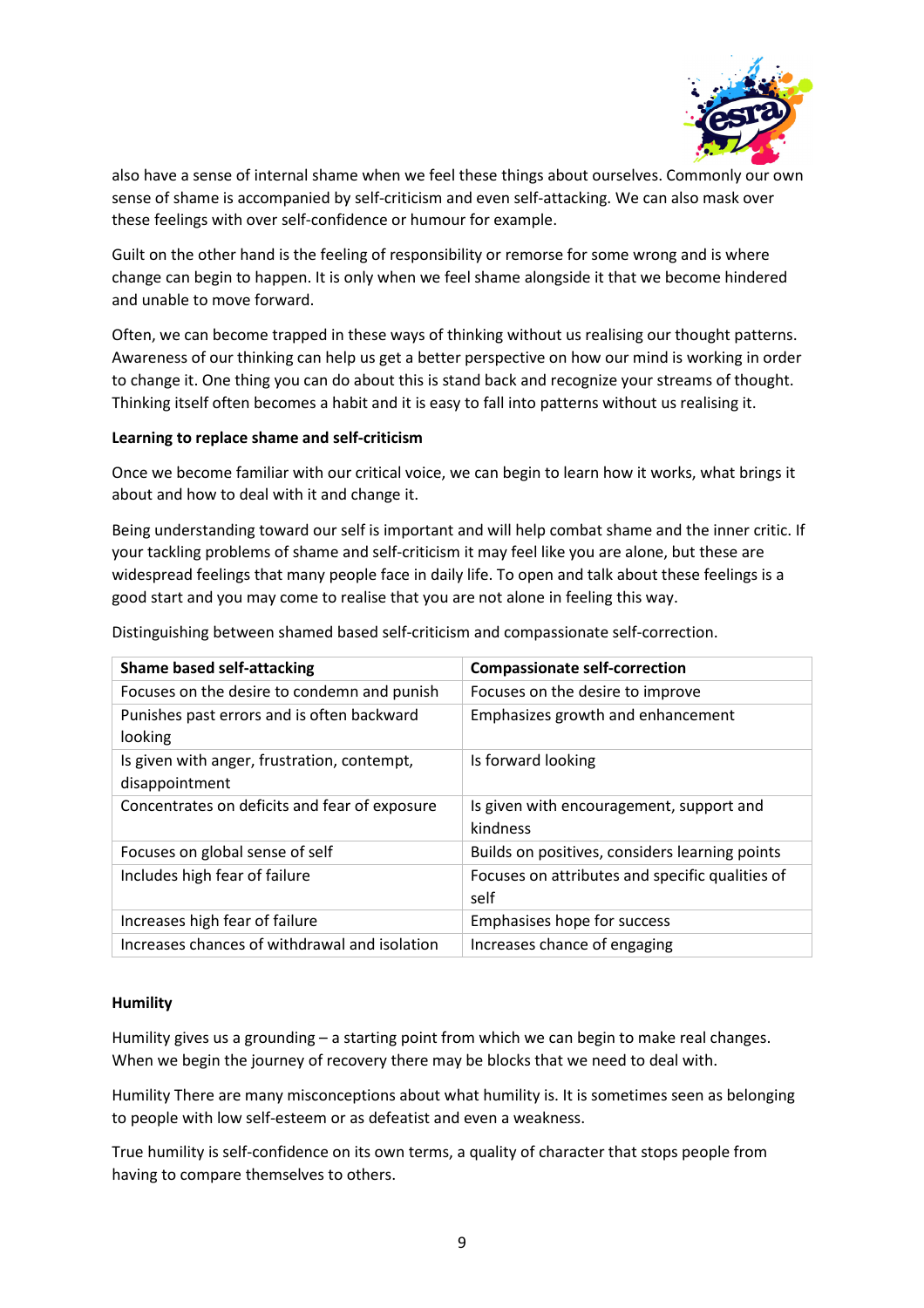

Pride is damaging and destructive and cuts us off from the rest of the world and to the knowledge that we could gain from being open minded to new ideas other than our own.

# **Humility and Responsibility**

"Show me someone who is humble enough to accept and take responsibility for his or her own circumstances and courageous enough to take whatever initiative is necessary to creatively work his or her way through or around challenges and I'll show you supreme power of choice."

# *Steven Covey*

# **Shame and disappointment**

There is now good evidence to show that when we feel shame it's not so much about us not meeting our standards but rather it's because we think that in the eyes of others, we will become undesirable.

In shame we feel inadequate. Shame involves being identified with a self we don't want to be. And we don't want to be that self because it is identified with certain threats, particularly those of rejection. We experience shame by identifying with our undesired self and many of our efforts to improve ourselves may be to feel accepted. It's important to acknowledge that we must focus on becoming the self we wish to be for our own wellbeing.

As we become more vulnerable to shame several things can happen.

# **Self-attacking**

here we may have various thoughts such as

'I should have done better – 'What's the matter with me?' – 'Why don't I try harder'

These are usually not just statements but come with feelings of frustration, anger and even contempt.

# **Attack others**

The disappointment we feel toward ourselves can leave us irritable and with others we can often become defensive, offensive or even attack them.

# **Give up**

We might have that heart sinking feeling and have thoughts of 'There's nothing I can do' – we can feel defeated.

# *Exercise:*

Distinguishing between shame-based self-criticism and compassionate self-correction.

Now imagine that self-criticism is no longer with you. What would it be like?

Here we could come up with all kinds of 'Yes buts' to giving up self-criticism.

# *They may include:*

'Yes, but if I'm not self-critical I might become arrogant and not look at my faults'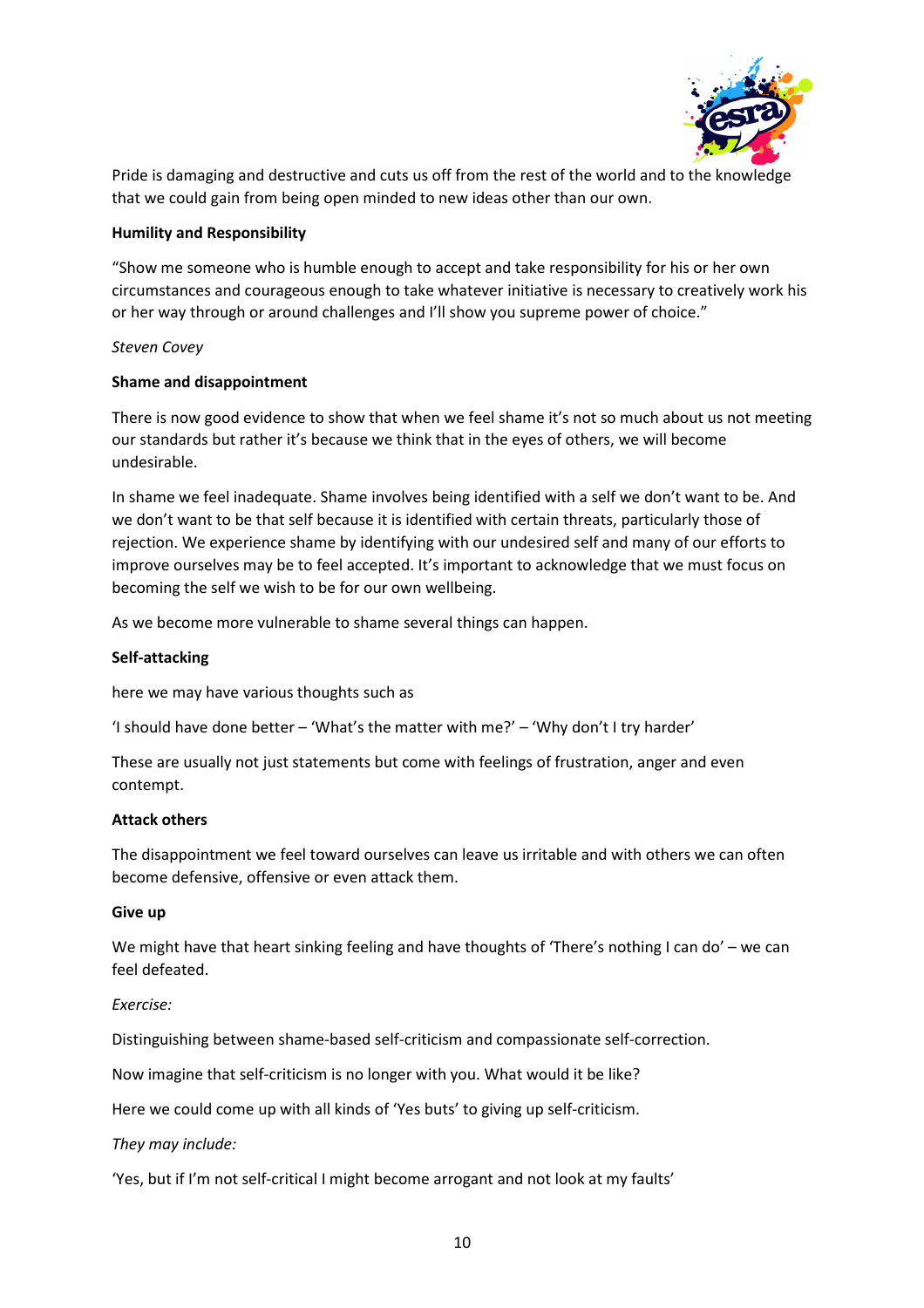

'I might become unlikeable'

'I might become lazy; I might not achieve'

You may have come to believe that your self-criticism is helping you – But is it really helping you or hindering you? We can even become self-critical about being self-critical.

Make two columns on a sheet of paper. Head one of them 'HOW MY SELF CRITICISM HELPS ME' and the other 'HOW MY SELF CRITICISM HINDERS ME'

Write down all the advantages of self-criticism in the first column and all the disadvantages in the second one. What you might note when you look at what you've written are reasons why you are holding on to your self-criticism, why you can't give it up.

| <b>Advantages of self-criticism</b> | <b>Disadvantages of self-criticism</b> |
|-------------------------------------|----------------------------------------|
|                                     |                                        |
|                                     |                                        |
|                                     |                                        |
|                                     |                                        |
|                                     |                                        |
|                                     |                                        |
|                                     |                                        |
|                                     |                                        |
|                                     |                                        |
|                                     |                                        |
|                                     |                                        |
|                                     |                                        |

It is useful to stand back from your self-critical side and ask 'How much is genuinely concerned with my wellbeing and how much does it have my best interests at heart?

Self-criticism isn't rooted in helping you achieve well-being and it is usually unreliable and based on threat, anger, fear or shame.

Take a piece of paper and write out all the reasons why your own self-criticism is unreliable. Try to really feel how it is threat, anger, fear and shame based and doesn't have any kindness or desire to see you flourish and achieve.

# **Developing self-awareness**

- Openness and sensitivity for our own distress
- Learning to be more attentive to the changes in our physical feelings, emotions and thoughts

This may reveal, at times, that we experience small cues in our bodies that trigger avoidance or defensive strategies rather than processing our feelings. Going straight to anger, for example, can eliminate the need to process several emotions such as fear, shame, hurt and upset.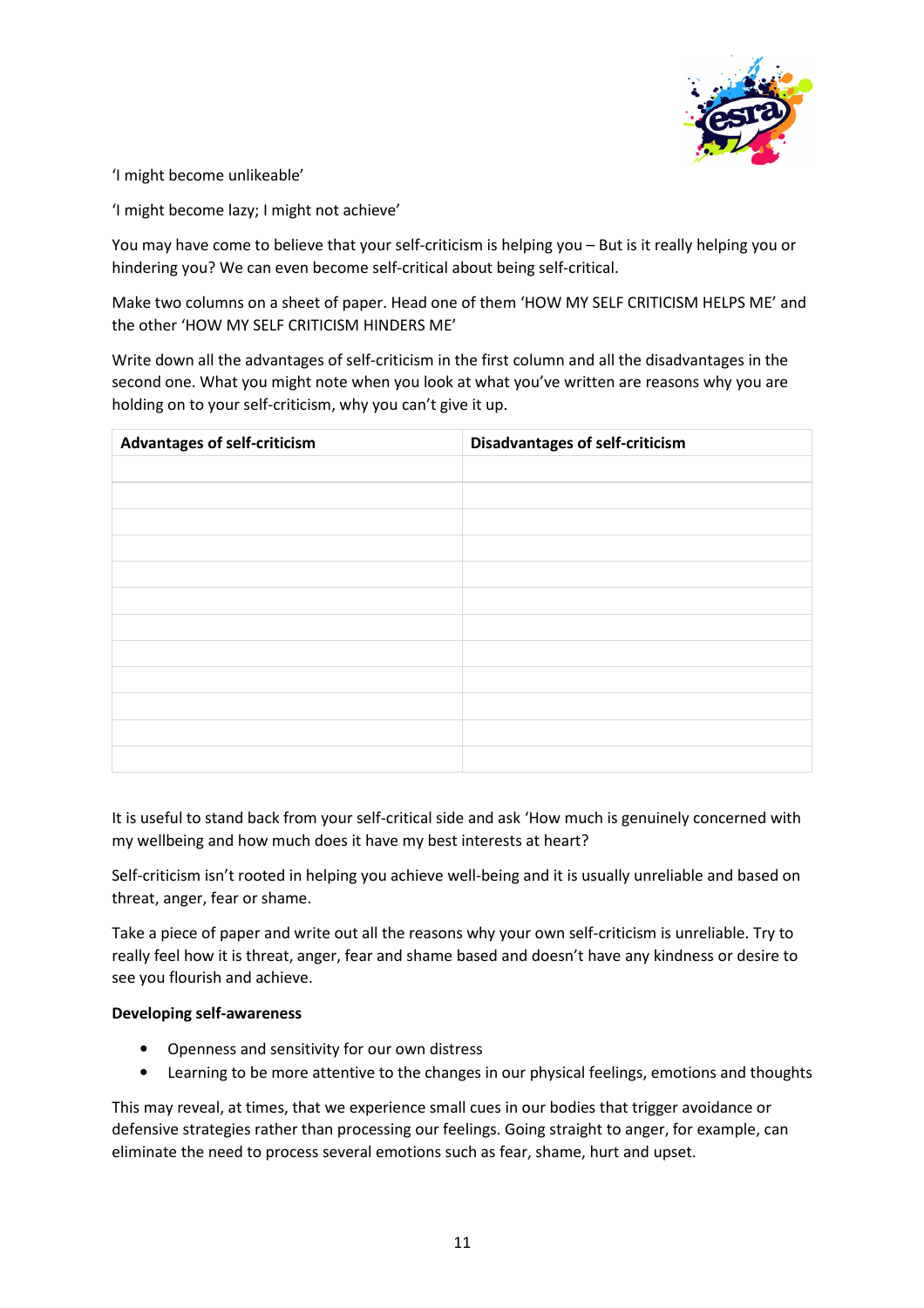

Learning to become sensitive to one's own distress would mean slowing down, stepping back and seeing what was behind that anger.

Drugs and alcohol are quite often used as a distraction from painful feelings and many people don't want to become sensitive to their own distress but want to get rid of it not embrace it.

Becoming sensitive to what upsets us can tell us much about ourselves and our behaviours. Becoming sensitive toward ourselves means learning to be curious and interested in why we react as we do without being critical toward our self.

# **Sympathy**

Is not self-pity, self-pity has elements of contempt and over identifying with a sense of being a victim or being angry with a sense of injustice. To have sympathy is to be genuinely moved by, for example, how awful it is to be depressed or anxious for example. It doesn't mean dwelling on how bad it is, this is very unhelpful. But we can develop compassionate understanding for our pain.

It is also good to reflect on the fact that we can get through these painful times as we have in the past, and to also recognise we have more courage and endurance than we may think we have.

Many people can intellectually recognise how difficult things where for them but never really feel any kindness towards themselves for having these experiences. We can spend much time 'holding ourselves together' or protecting ourselves or just keep going, but never really find the time to process our experiences and the pain we may have felt.

Many of us face our lives as best we can, sometimes it's just a case of just keeping our heads down and keeping going but it's important to see what we can lose by doing this, that we can be putting some of our feelings on hold.

# **Distress and tolerance acceptance**

We might learn to tolerate something in order to change, e.g. Tolerate the pain of training in order to get fit. It is the same with our feelings. It's a coming to terms, letting it be – not fighting or struggling but accepting and tolerating with a kindness towards oneself. The kinder and more supportive we are with ourselves, the more we can develop the courage to tolerate difficult things. Both tolerance and acceptance are totally different from submissive resignation in that you feel you must give in to the inevitable and that you are defeated and powerless to anything else.

This is often associated with feelings of hopelessness and resentment. The spirit of acceptance is in in coming to terms with a situation without these feelings. The importance of learning tolerance for painful feelings is clear. However, it is perhaps surprising to discover that some people also need to learn to tolerate and savour positive emotions. For some enjoyment for its own sake can feel wrong. They can't tolerate feeling happy or contented because this trigger fears they will let their guard down and something bad will happen or because they feel its self-indulgent and they don't deserve it or it might be in conflict with their self-identity...." I'm just not a happy person".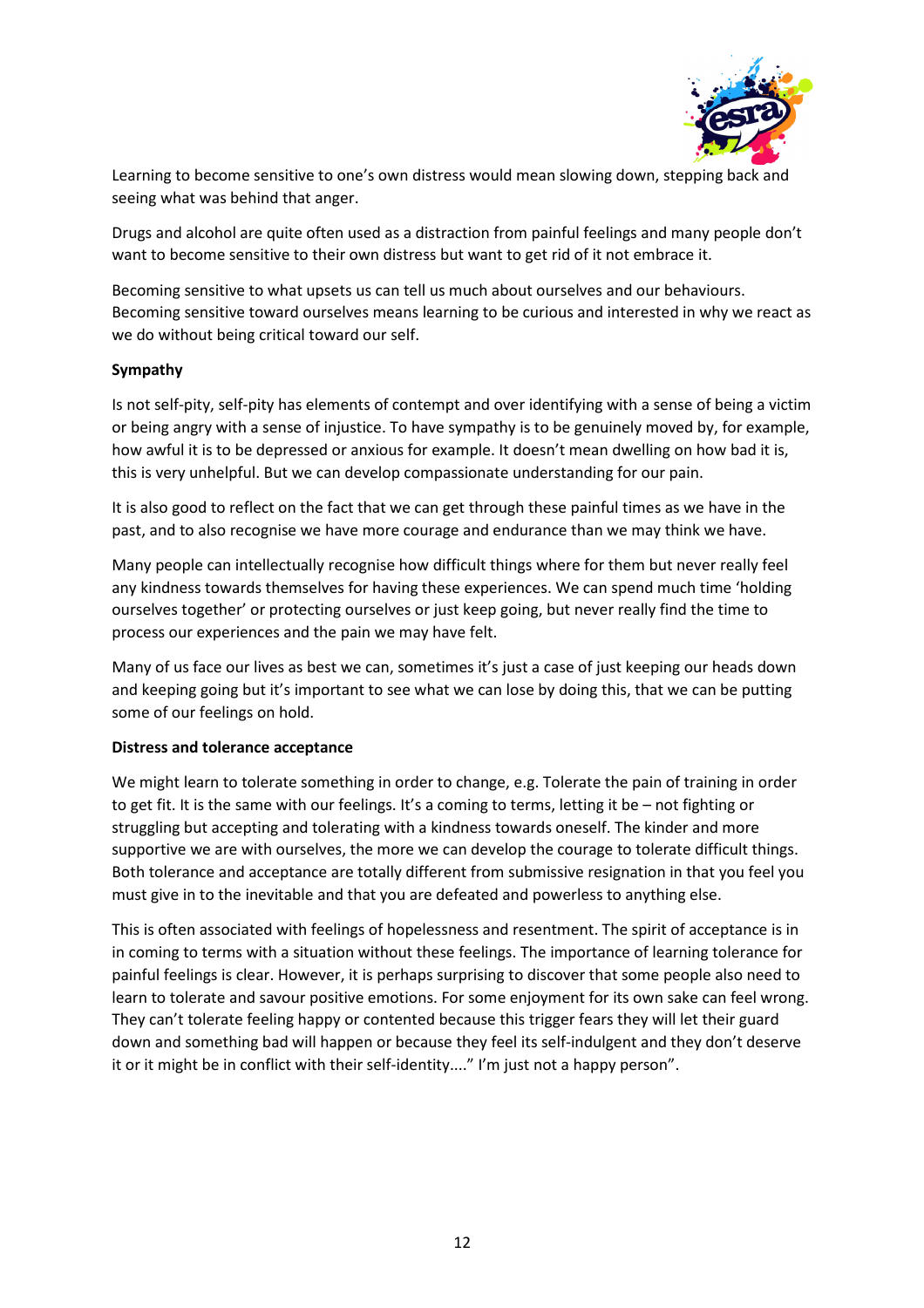

# **Developing a positive relationship with yourself**

# *Being kind to yourself*

Kindness is understanding one's difficulties and being kind and understanding in the face of failure or setbacks rather than harshly judgemental or critical.

# *Common Humanity*

Seeing one's experience as part of the human condition rather than as personal, isolating and shaming…we all face difficulties….

# *Mindful acceptance*

Awareness and acceptance of painful thoughts and feelings-rather than trying to push them away or cover them over….

Kindness and compassion aim to nurture, look after, teach us and guide us through difficult times.

# **Changing critical self-talk**

This exercise should be done over several weeks and will eventually form the blueprint for changing how you relate to yourself long-term. Some people find it useful to work on their inner critic by writing in a journal. Others are more comfortable doing it via internal dialogues. If you are someone who likes to write things down and revisit them later, journaling can be an excellent tool for transformation. If you are someone (like me) who never manages to be consistent with a journal, then do whatever works for you. You can speak aloud to yourself or think silently.

The first step towards changing the way to treat yourself is to notice when you are being self-critical. It may be that – like many of us — your self-critical voice is so common for you that you don't even notice when it is present. Whenever you're feeling bad about something, think about what you've just said to yourself. Try to be as accurate as possible, noting your inner speech verbatim. What words do you use when you're self-critical? Are there key phrases that come up repeatedly? What is the tone of your voice – harsh, cold, angry? Does the voice remind you of any one in your past who was critical of you? You want to be able to get to know the inner self-critic very well, and to become aware of when your inner judge is active. For instance, if you've just eaten half a box of Oreo's, does your inner voice say something like "you're so disgusting," "you make me sick," and so on? Really try to get a clear sense of how you talk to yourself.

Make an active effort to soften the self-critical voice, but do so with compassion rather than selfjudgment (i.e., don't say "you're such a bitch" to your inner critic!). Say something like "I know you're worried about me and feel unsafe, but you are causing me unnecessary pain. Could you let my inner compassionate self say a few words now?"

Reframe the observations made by your inner critic in a friendly, positive way. If you're having trouble thinking of what words to use, you might want to imagine what a very compassionate friend would say to you in this situation. It might help to use a term of endearment that strengthens expressed feelings of warmth and care (but only if it feels natural rather than schmaltzy.) For instance, you can say something like "Darling, I know you ate that bag of cookies because you're feeling really sad right now and you thought it would cheer you up. But you feel even worse and are not feeling good in your body. I want you to be happy, so why don't you take a long walk so you feel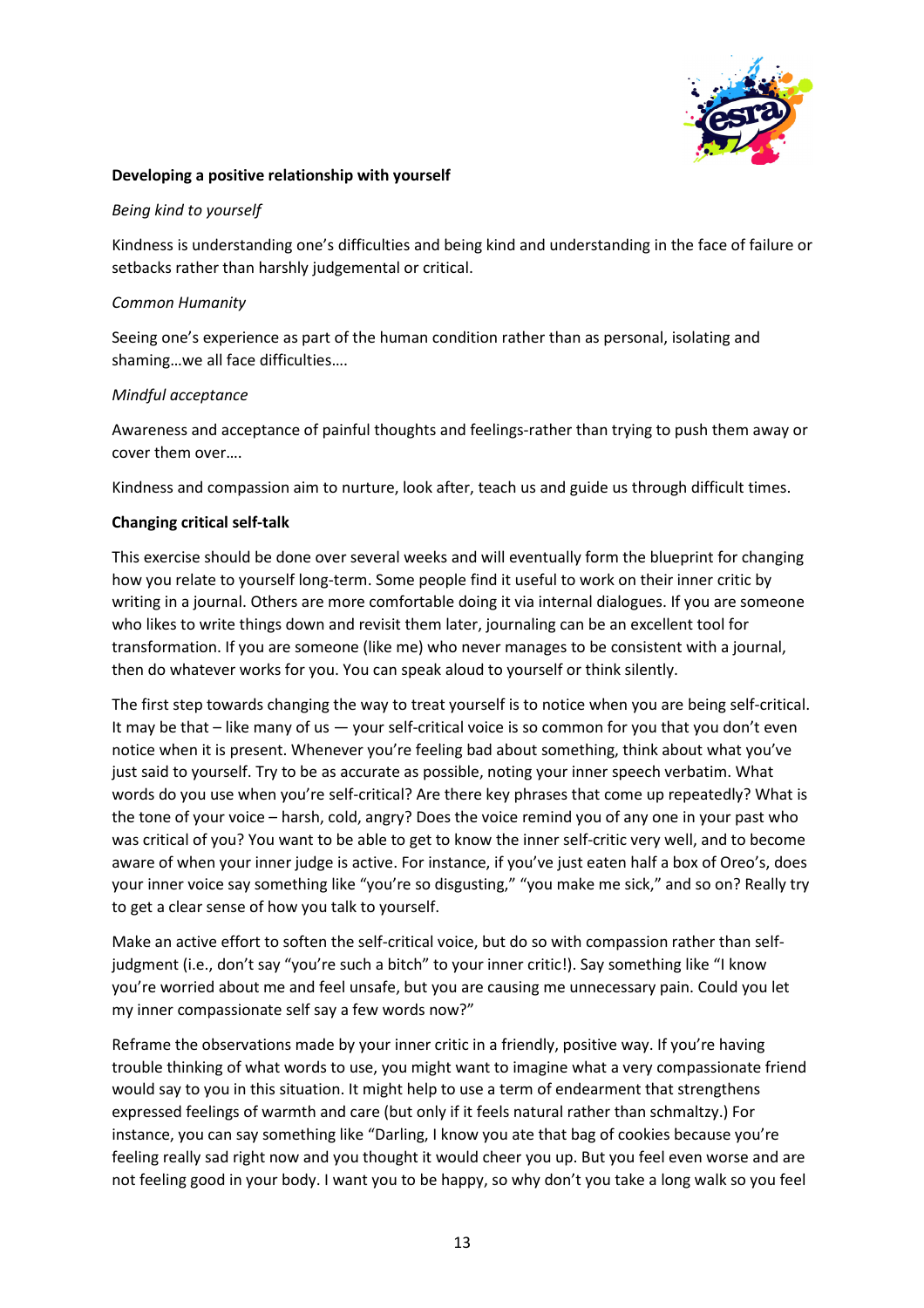

better?" While engaging in this supportive self-talk, you might want to try gently stroking your arm, or holding your face tenderly in your hands (if no one's looking). Physical gestures of warmth can tap into the caregiving system even if you're having trouble calling up emotions of kindness at first, releasing oxytocin that will help change your bio-chemistry. The important thing is that you start acting kindly, and feelings of true warmth and caring will eventually follow.

# **Assertiveness – Top 10 Tips**

Assertiveness is a life skill; useful both inside and outside work. However, the reactions and behaviours we employ now are the result of years of fine tuning. Being assertive doesn't happen overnight, but the more practice you get, the more skilled you become. And while you may not always get what you want, you will always know you gave it your best. So here are the top ten tips for improving your assertive behaviour:

- 1. Believe in yourself more always think positively and feed yourself with positive inner dialogue. Stand in front of a mirror, look yourself in the eye, and tell yourself how wonderful you are!
- 2. Recognize that you can never change other people. You can only change yourself. A change in your behaviour will give others the opportunity to behave differently towards you.
- 3. Learn to respond, not react. Start choosing how to behave, based on admitting and accepting the consequences. Accept that you – and only you – have made that choice: nobody has forced you into it.
- 4. Stop beating yourself up for your decisions and behaviours. Instead, turn every situation into a positive learning opportunity for future behaviour change.
- 5. Make sure your body language is in step with your words. People tend to believe what they see rather than what they hear.
- 6. Use the green cross code: Stop Look Listen then think about how you want to respond. This will ensure you stay in control of you and the situation, and afford others the opportunity to do so as well.
- 7. Aim for situation resolution, not self-defence. Concentrate on the situation rather than your own feelings, and recognize that the other person is most probably angry about the situation – not with you.
- 8. Consider and choose your words. Lose the words that signal "I'm a pushover" such as "I'm terribly sorry", or "I'm afraid", or "Could you possibly…?" or "Can I just …?". Substitute big "I" statements followed by factual descriptions instead of judgments or exaggerations. This will encourage the other person to do the same.
- 9. Say "no" when you want to. Don't forget to give yourself all the rights you allow everyone else to have. And if it helps, remember that you are not refusing them personally, you are refusing their request.
- 10. Take a "can do" attitude. Believe that things don't just happen to you but that you can make them happen.

# **Keeping a journal in Recovery**

Journaling has been shown to be an effective tool in the recovery of drug and alcohol addiction. It serves as a form of therapy, and it is inexpensive to do. Keeping a journal is addiction recovery helps to reduce stress, improve mental health and may even be used as a relapse prevention technique. The great thing about journaling is that it tracks the progress of recovery, which serves to increase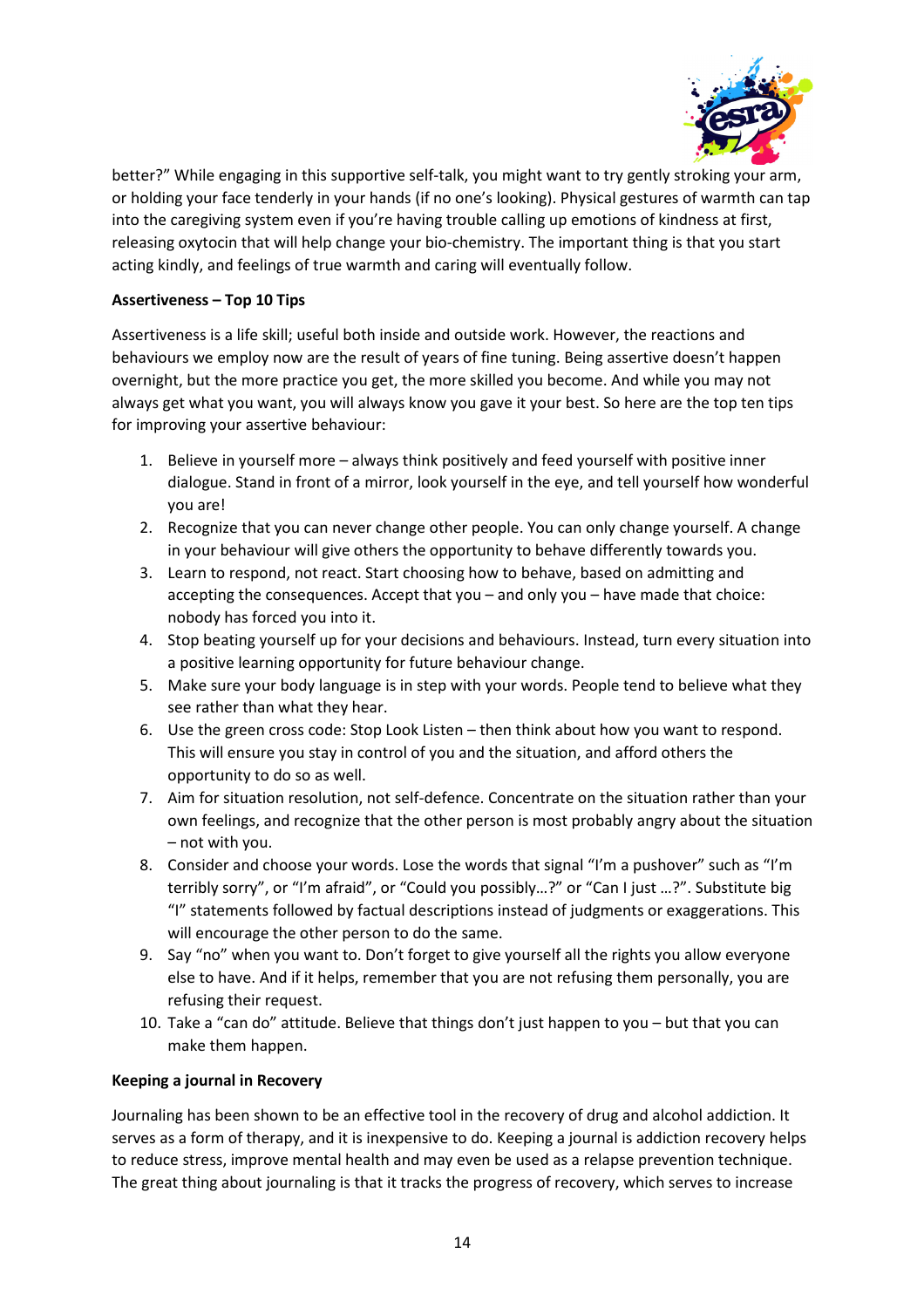

motivation. People who have excuses for not keeping a journal should be encouraged to do so and shown how it will benefit them.

Journaling comes in many different forms, but there are specific types that are recommended to people in addiction recovery. The Stream of Consciousness Journal is highly recommended. This type of journal has the individual sit down to write for a specific period. They should write whatever comes into their mind without attempting to edit the work. The aim is to allow the writing to flow without interruptions to adjust grammar, punctuation, etc. Whatever thoughts are on the person's mind or heart should be written down. The Stream of Consciousness journaling is very freeing and allows them to release everything that has been held captive in their thoughts and emotions. Thoughts and feelings will just pour out like a stream of words that flows. The act of writing things down acts as a cathartic release in the same way that crying empties the mind and soul.

# **Therapeutic effects**

The therapeutic effects of writing down your thoughts are profound and they enable you to know and understand yourself better. You will discover what makes you happy, sad, angry, defensive and grateful. The Stream of Consciousness journaling is a great way to help you with self-awareness and self-growth. The addict should remain free and open to allow everything to be released. There are no do's or don'ts; everything should be included whether it is good, bad, ugly, boring, angry or sweet. Very often the act of writing will be fast-paced and mentally healing because pent-up thoughts and emotions are being released quickly. You will feel a physical, mental and emotional relief when this occurs. Journaling will cause you to face their thoughts and feelings and come to terms with difficult issues. Eventually, you will begin to see your emotional growth as you work through problem areas in their life.

If you find yourself stuck, there are questions you should ask yourself to elicit a response. Some of these questions are:

- Describe yourself.
- What do I want to change about myself?
- How am I feeling?
- What do I want to be feeling?
- What would I never change about myself?
- Describe the room.
- Describe the people in your life.
- Describe the aspects in your life that you are pleased with.
- Describe the aspects in your life that you are not pleased with.
- What are your goals for the future?
- How do you see yourself five years from now?

There is no pressure in the Stream of Consciousness journaling. You can pick any word or topic that is on your mind. Find a place where you will be alone without interruption. You can type on a computer or write freehand on paper. You can even get creative and use coloured pens, pencils or paper. You are free to write any way you please. Continue writing until you run out of words. You can change topics whenever you want. Release words, thoughts, emotions, memories, hopes, dreams etc. There is no limit to the stream of consciousness journaling, and there is no limit to the growth and healing that the recovering addict will gain from it.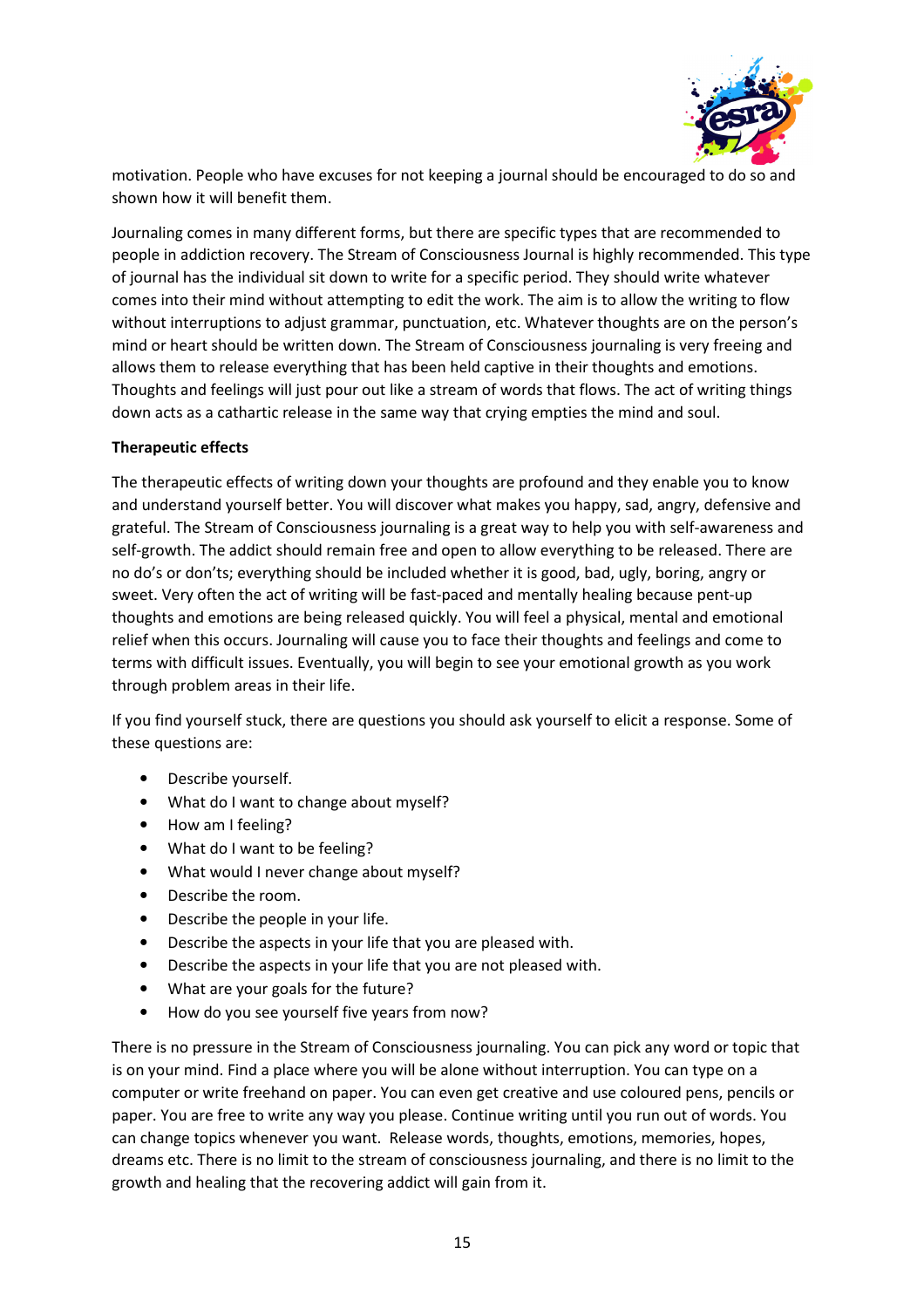

# **Your assertive rights**

It is suggested that people have people have ten assertive rights which include:

- The right to judge our own behaviour, emotions and thoughts and to take responsibility for these.
- The right to be the ultimate judge of our own behaviour. No one has to offer justification for their own behaviour.
- The right to decide if it is our responsibility to find solutions for other people's problems. A person may feel compassion for other people's problems but ultimately, we only have responsibility for our own happiness and wellbeing.
- The right to change our mind. There are so many occurrences in life that it is only natural to change our mind from time to time.
- The right to just not know
- The right to make mistakes and be accountable for the outcome. We do not need to allow other people to use our mistakes as a weapon against us.
- The right not to depend on the good will of other people before taking any action. Not everyone is going to be happy with the decisions we make but this does not mean we should not make these decisions.
- The right to not always make logical choices. Sometimes we will make choices based based on a "hunch" or because it just feels right. Its ok to make illogical choices.
- The right to not understand something. Every has different levels of knowledge and we are all forever learning from each other.
- The right to not have an opinion on everything. It is fine to say that you do not care about something and shouldn't feel that we must have an opinion on something.

# Cravings and triggers

By Portia Nelson

I I walk down the street. There is a deep hole in the sidewalk I fall in. I am lost... I am helpless. It isn't my fault. It takes me forever to find a way out. II I walk down the same street. There is a deep hole in the sidewalk. I pretend I don't see it.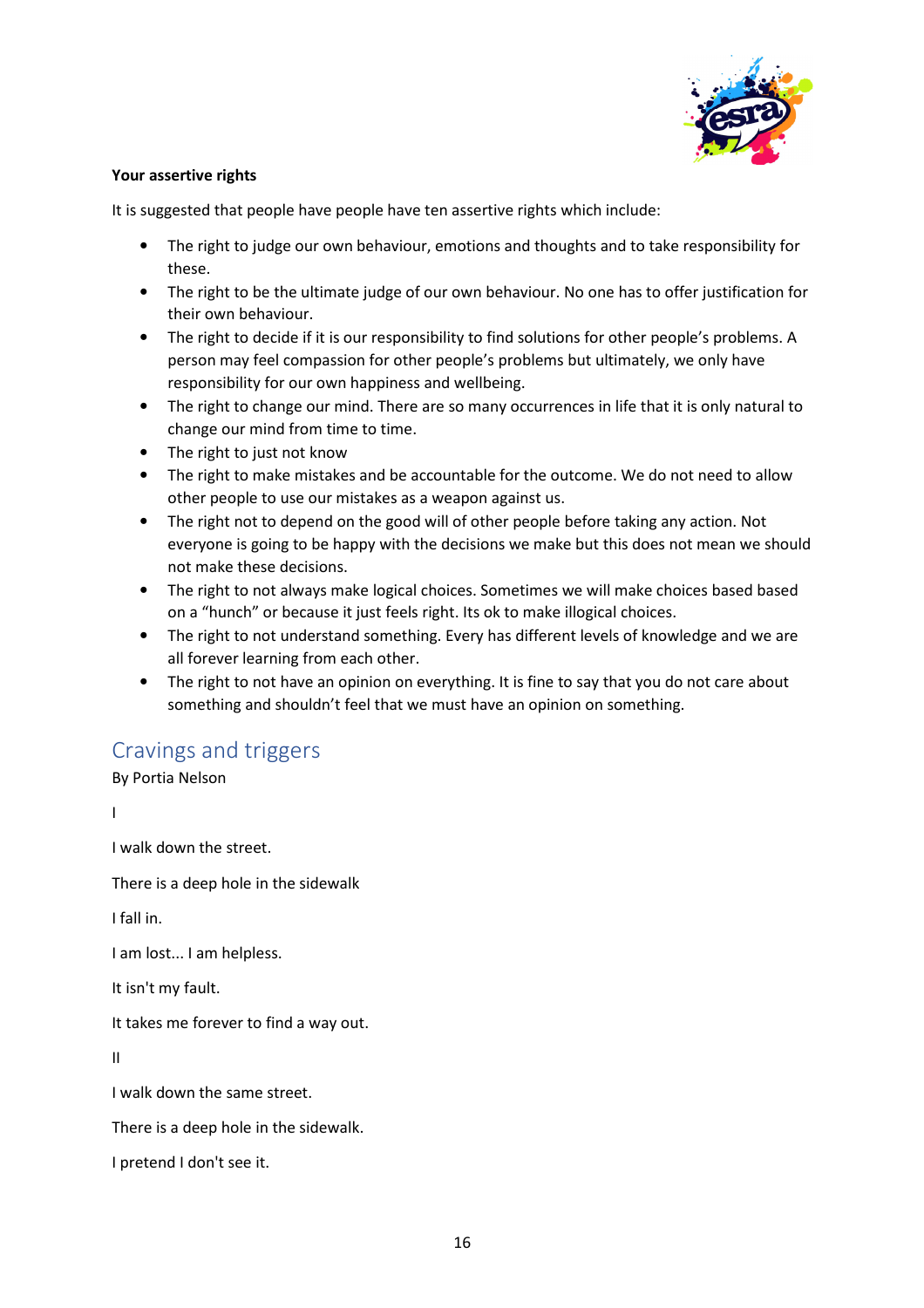

I fall in again. I can't believe I am in the same place but, it isn't my fault. It still takes a long time to get out. III I walk down the same street. There is a deep hole in the sidewalk. I see it is there. I still fall in... it's a habit. my eyes are open I know where I am. It is my fault. I get out immediately. IV I walk down the same street. There is a deep hole in the sidewalk. I walk around it. V

I walk down another street.

Cravings are uncomfortable and when during them, we may feel that they will not go away until we have given in to the behaviour. The truth is that this only strengthens them, making them occur more frequently and with more intensity. In short, the more we feed our cravings the bigger they become.

Experiencing pleasure and pain comes with having a body. We enjoy pleasurable feelings such as a pleasant view or relaxing listening to our favourite music, and such activities are very beneficial to us. However, we can get so caught in chasing pleasure that it creates difficulties and we can easily be lured by the craving for pleasurable experiences.

So many of us consciously or unconsciously seek to excite our senses. We have a feeling or rush of excitement; we tell ourselves we want it and act on that impulse. The irony is that once we act on our impulses, the feeling of pleasure is already waning and we are already looking for our next fix.

If we are struggling with an addiction, we may have the strong desire and determination to stop using. Yet, if we are not aware of what is going on in the mind, we can be picking up in seconds as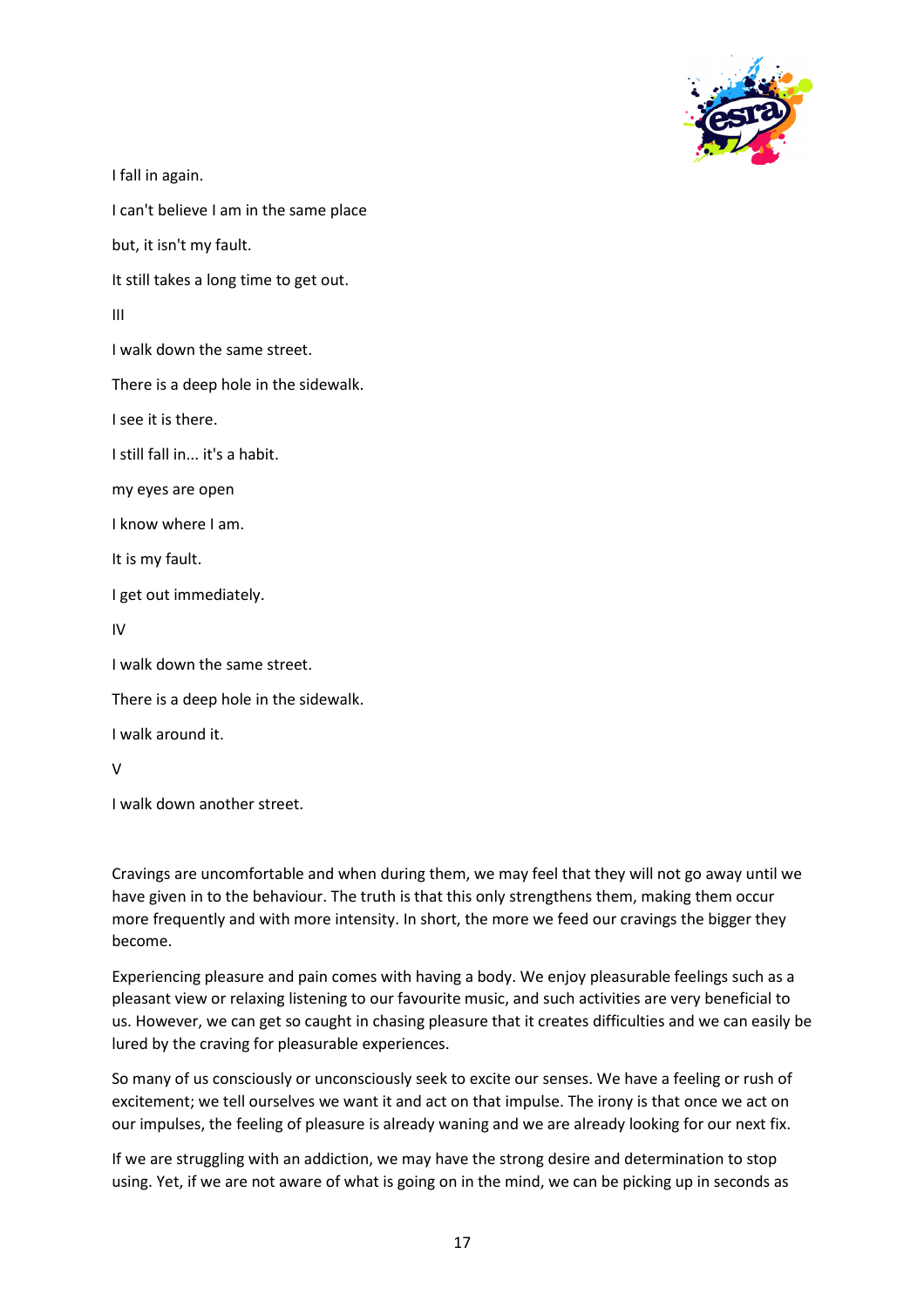

soon as we are retriggered. Before we know it, we are in a cycle of thinking, perhaps obsessively, of using, of how to get it, and the next thing we know, we are in a relapse.

Cravings and urges will pass! And when we don't give into them, the less intense they will be and will occur less frequently. It is here we begin the process of repairing our brains habitual pleasure seeking.

Ever felt like you are being controlled by your behaviours, feeling like you are doing something against your will?

Sometimes we can try too hard, becoming frustrated and angry with ourselves when cravings arise. This will only make things harder for us. We can look at other coping methods when uncomfortable feelings arise.

Cravings are the brain sending out signals to the body communicating that it wants the reward it has become so accustomed to.

Cravings can come about when least expected or more commonly arise when internal or external triggers remind us of pleasurable feeling in some way. These can be very subtle and deceptive, so becoming very aware is crucial for us to notice them.

If a trigger does arise, try to become aware of what is going on for you in that moment. Are you in a stressful situation? (external)

Are you in a place that reminds you of something? (external)

How are you thinking? Are you worried, sad, bored etc…(internal)?

# **Brainstorming and planning**

Things in life will often come up that may trigger us unexpectedly. It's always good to have forward thinking in place in case such incidents arise.

For example, you may be going to an event where people may be drinking such as a party or some other social function.

It's always good to have a plan here in case you should feel an urge to want to drink. In very early recovery it's probably best to avoid such gatherings until you feel safe enough, but of course we don't want to avoid having a social life because other people around us may be drinking.

To keep yourself safe you could implement some of these actions:

Take a friend with you who is aware of your current situation, it's always good to have support.

Be assertive in telling others that you don't drink, you don't have to go into detail as to why.

Only stay for as long as you feel comfortable, plan an exit strategy, let your friend know about this.

Keep reminding yourself of what has happened to you in the past when it comes to giving in. It's always good to remember where your using has taken you. We often just remember "The good old times" with no regard for the horror stories.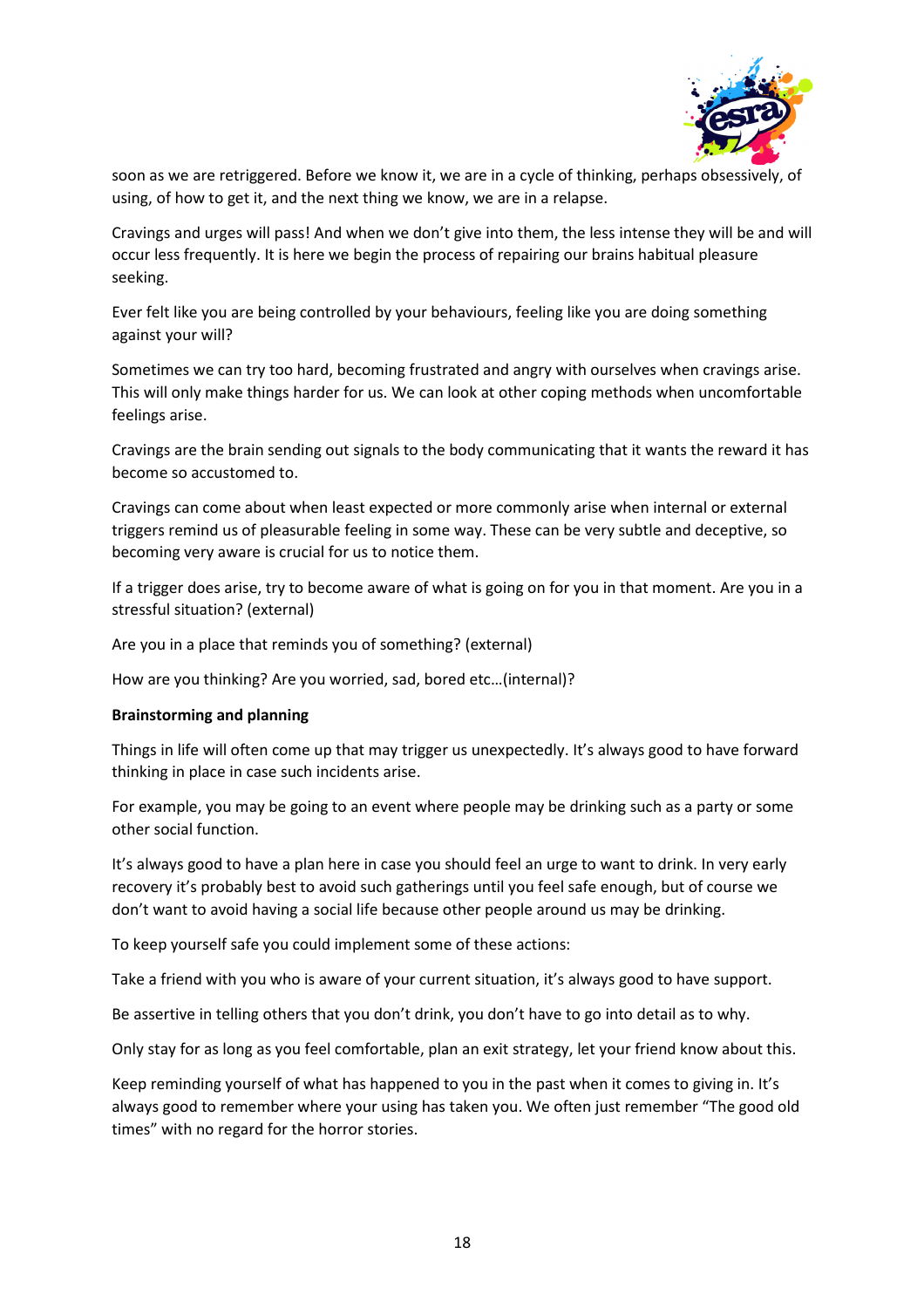

Brainstorm scenarios amongst you as a group. Sharing past examples and how you have coped with them or discuss up and coming and events that you may be concerned about. Share ideas and coping strategies.

Awareness of Triggers

Associative cravings

#### **External triggers**

People that may influence cravings

Dealers, Family members, Friends, Co-workers, Spouse or Partners, neighbours…

#### *Places*

Public toilets, Bathroom, bars, clubs, streets, places where you would score…

#### *Things*

Paraphernalia, money, pay day, programs on T.V, certain sights, smells can be associative…

#### *Situations*

Social circle, parties, using/drinking friends, after an argument…

#### **Internal triggers/Emotions**

Fear, jealousy, anxiety, shame, guilt, depression, loneliness, being put down, anger, hate, boredom, insecurity, neglect, nervousness,

#### *Using tools to resist a craving*

Learn a healthy distraction…sometimes known as avoidance but could also be used to redirect your attention.

Getting into a new environment…change of social circle etc…

#### *Going for a walk*

Finding an enjoyable activity? What is it you want to do that you have never done before…?

Play on computer, do some cleaning, join the gym…

Try to consistent but also balanced and open to new activities and pass-times…

# Forgetting negative Consequences

Each time we get the craving or urge to use/behave it is partly based on information from the reward system which suddenly tells us it would be a really good idea to use etc…and temporarily wipes out our awareness of negative consequences.

We may hold on to the hope that "this time" we will really get what we are looking for-this one will really hit the mark, or we will recreate that first time. But there is never a point where we know we have had enough.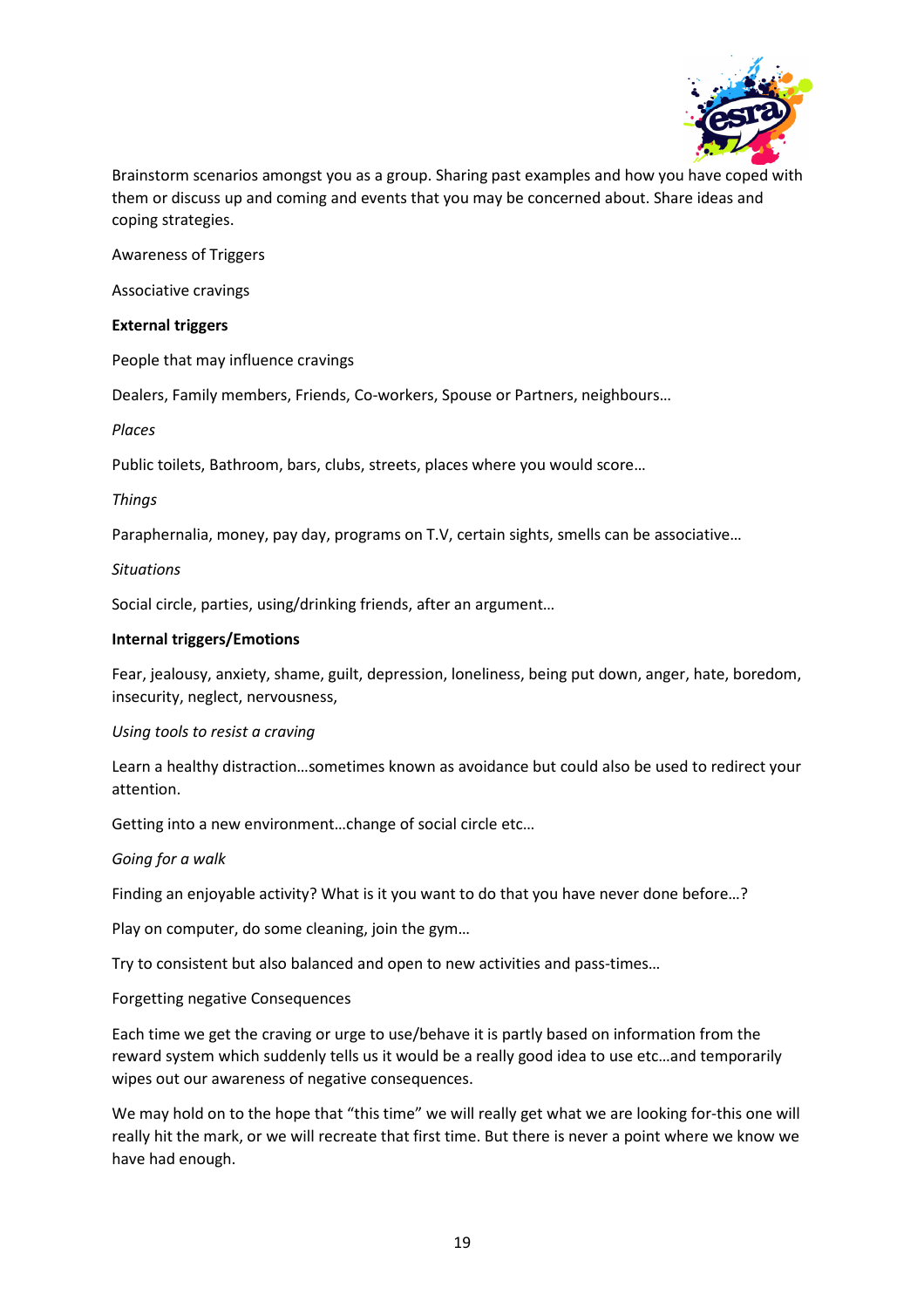

# Values and motivation

Knowing what our values are helps motivate us. Having no clear direction or anything to work towards can leave us feeling unmotivated and more likely to slip into old patterns of behaviour.

Addiction consumes every area of our life and most of energy is centred around our addictive behaviour. Once we stop the behaviour, we may feel a void yet we still have all that energy. This essentially a good thing if we have something to channel it towards. If we don't, that feeling of being bored or unmotivated will surface and it is most likely we will do what we are used to doing to fill that void.

Having something to work towards sparks motivation within us, motivation is closely linked to responsibility as we must rise above our immediate impulses so that we can express the type of person we want to be.

Instead of using the term 'bored' we could replace it with 'unsure'. And this is ok so long as we are willing to explore areas that may motivate us and give time and commitment to working on these areas.

These may be things you were interested in before addiction but have lost touch with, or they may be things you have not done before. Whatever the case now is the time to re-focus your attention and energy toward more healthy and productive activities.

As mentioned above we may be unsure of what to work towards, this is where our values come in as we begin to look at what we value in life we can start to put things into perspective and shape what motivates us.

# **What do we value?**

In this exercise we shall be looking at what we value, the most important things in our lives.

- What are your priorities in life? What is it that really motivates you?
- Where do drugs and alcohol come in.

In addition, if we were to write a list of our values, our drug of choice would most definitely come out at the top. This might seem difficult to swallow for some but if it were not true why else would we spend some so much time consumed by our addictive behaviour?

- What is it you value about our addiction?
- What does it do for you?
- What does it not do for you?

Having answered these questions, it is always good to remember your answers. They point towards areas in your life that may need more attention.

- Things like lack of confidence
- It helps with painful memories
- It helps with Stress & anxiety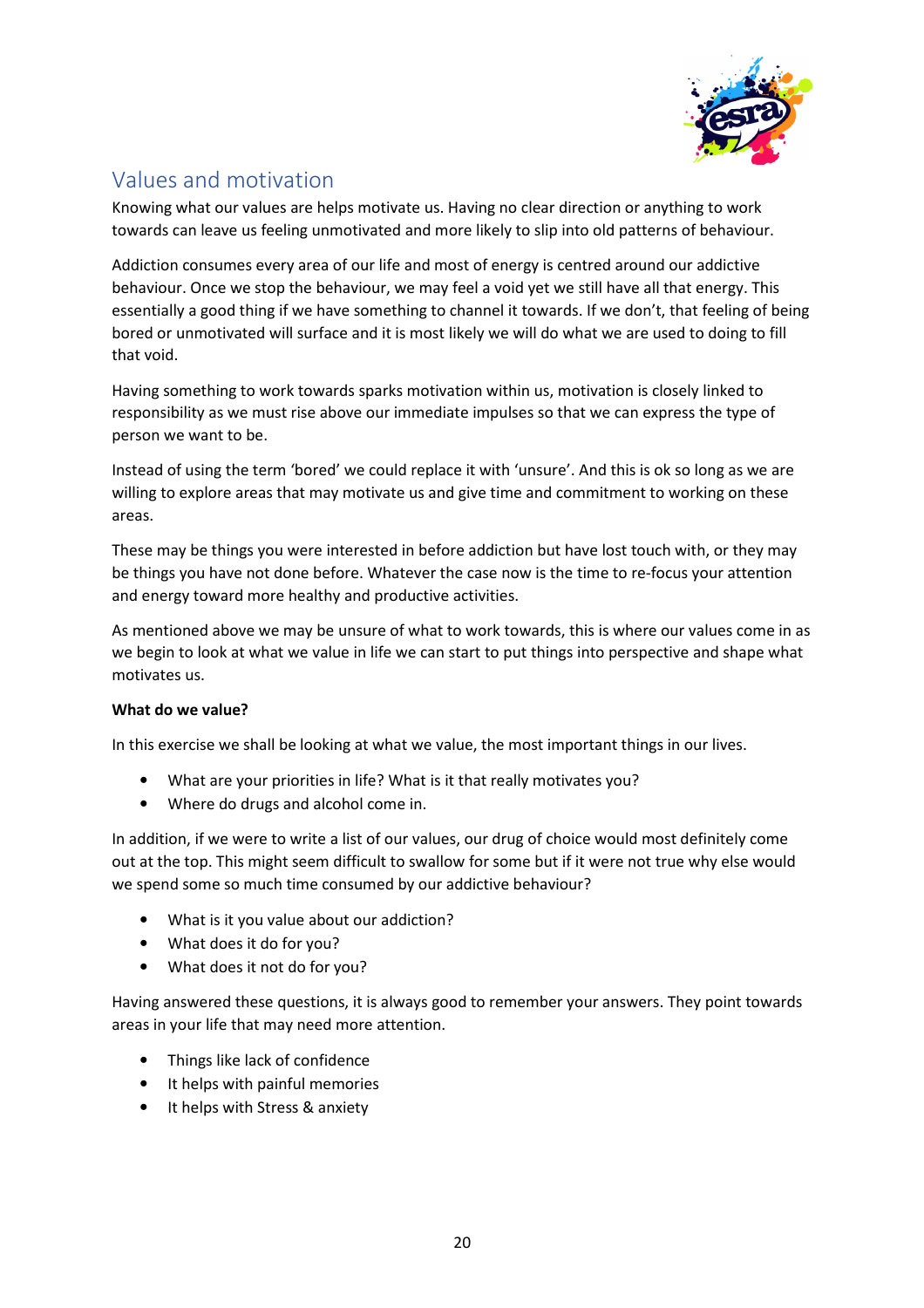

What other ways of addressing these areas could you put into place instead of using?

Your values are the beliefs that define what is most important to you. They guide each of your choices in life. For example, someone who values family might try to spend extra time at home, while someone who values success in their career may do the opposite.

Understanding your values will help you recognize areas in your life that need attention, and what to prioritize in the future.

Select about 3 that are most important to you at this point in time. You can always come back to the list and work on other areas, just be wary of taking on too much at once.

| Love           | Adventure      |
|----------------|----------------|
| Honesty        | Peace          |
| Wealth         | Stability      |
| Humour         | Variety        |
| Family         | Calmness       |
| <b>Morals</b>  | Relaxation     |
| Loyalty        | Freedom        |
| <b>Success</b> | Wisdom         |
| Reason         | Creativity     |
| Independence   | Friends        |
| Knowledge      | Responsibility |
| Achievement    | Free time      |

# **Making changes**

Once we have come to see what we value we must put into action the changes we want to make. We must begin working towards our values and a good way to do this is to create a plan of action.

- Identify the value
- The changes I want to make are?
- How important is it that I make this change?
- The most important reasons I want to make these changes are?
- The steps I plan to take to make these changes are?

(Resources) The ways other people/organisations can help me are?

I will assess my progress in this area on……. (Date)………………………….

Further actions needed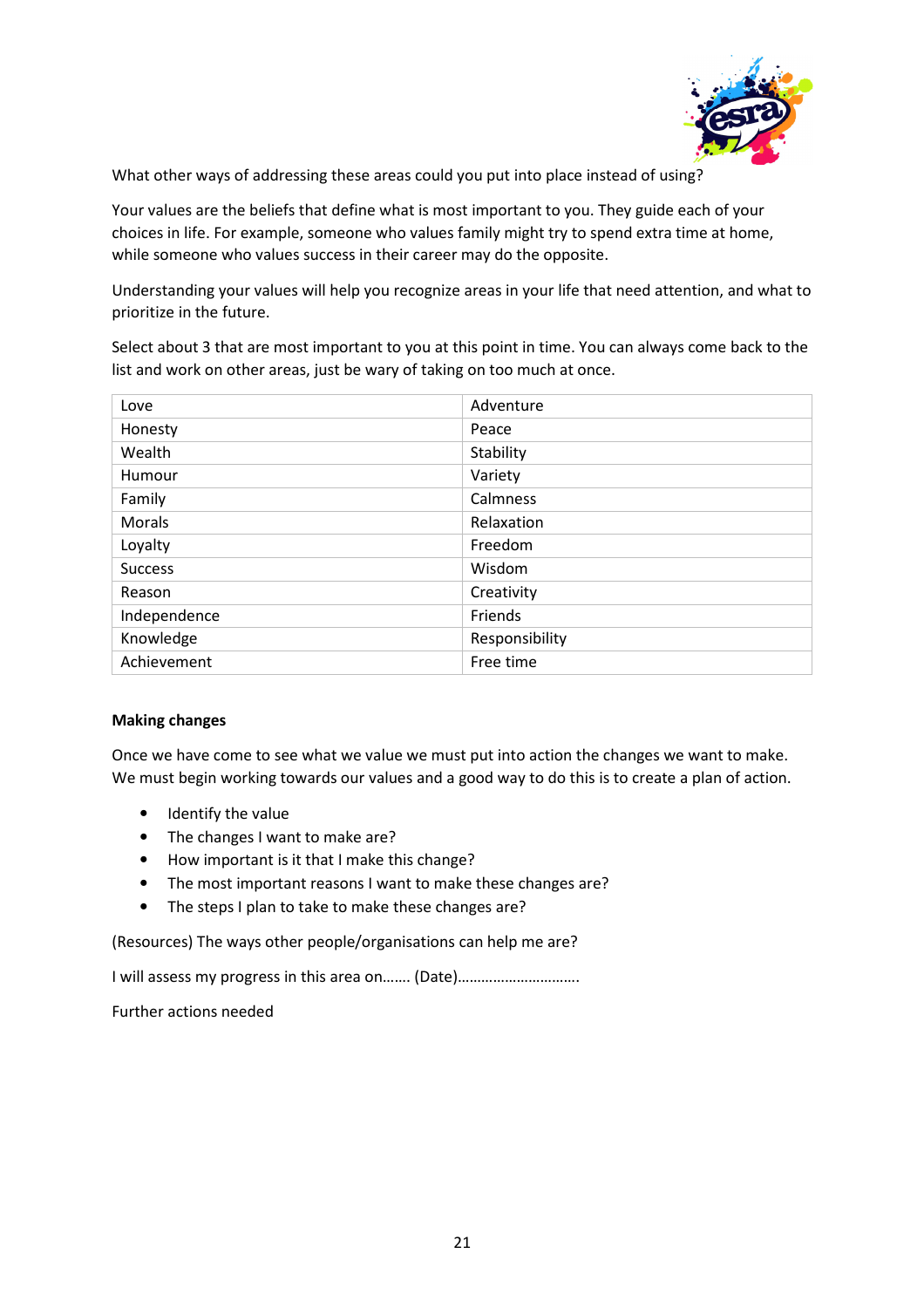

# **Values check list**

Once we have established our values and have begun to assess and plan what we need to work towards, we can begin to look at steps to do this.

| Value              | <b>Obstacles</b>                                       | <b>Steps to take</b>                                                                                                                                         | <b>Other options</b>                                                                                                                                                                            |
|--------------------|--------------------------------------------------------|--------------------------------------------------------------------------------------------------------------------------------------------------------------|-------------------------------------------------------------------------------------------------------------------------------------------------------------------------------------------------|
| Example:<br>family | My using behaviour,<br>arguing                         | Get clean<br>by attending<br>meetings<br>Seeking help from G.P<br>and other relevant<br>services<br>Talk openly about<br>feelings with friends<br>and family | Set yourself target<br>dates-<br>Review your progress-<br>Keep doing the stuff<br>that is working for<br>you-<br>Be consistent no<br>matter if it feels like<br>you aren't getting<br>anywhere- |
| Leisure time       | Too tied up with other<br>things,<br>unhealthy routine | Plan your day and<br>week ahead<br>Make sure you have<br>"ME" time to work on<br>the things you value                                                        | Keep a journal<br>Keep a diary to help<br>you manage your time                                                                                                                                  |

As with all the modules in this program it is important to keep up momentum. We should visit our list frequently and more importantly carry out the actions on it.

As we re-visit our list, we can begin to tick off the tasks we have completed and make note of any further actions we intend to take.

Repeating this process and being consistent, we shall notice things change. We have begun the process of change by putting things into action.

# Living a balanced life

Getting balance back into our lives may seem quite strange after focusing so much of attention on our addictive behaviour. We often become stuck in routines of what seem like quite harmless behaviours but if we give too much attention to one area it becomes easy for us to neglect others. For example, we may enjoy a certain activity such as watching T.V, this in moderation is fine but it's all too easy to fall into a routine of watching it into the early hours and not get a good night's sleep. This could be true of any activity if not balanced with something else.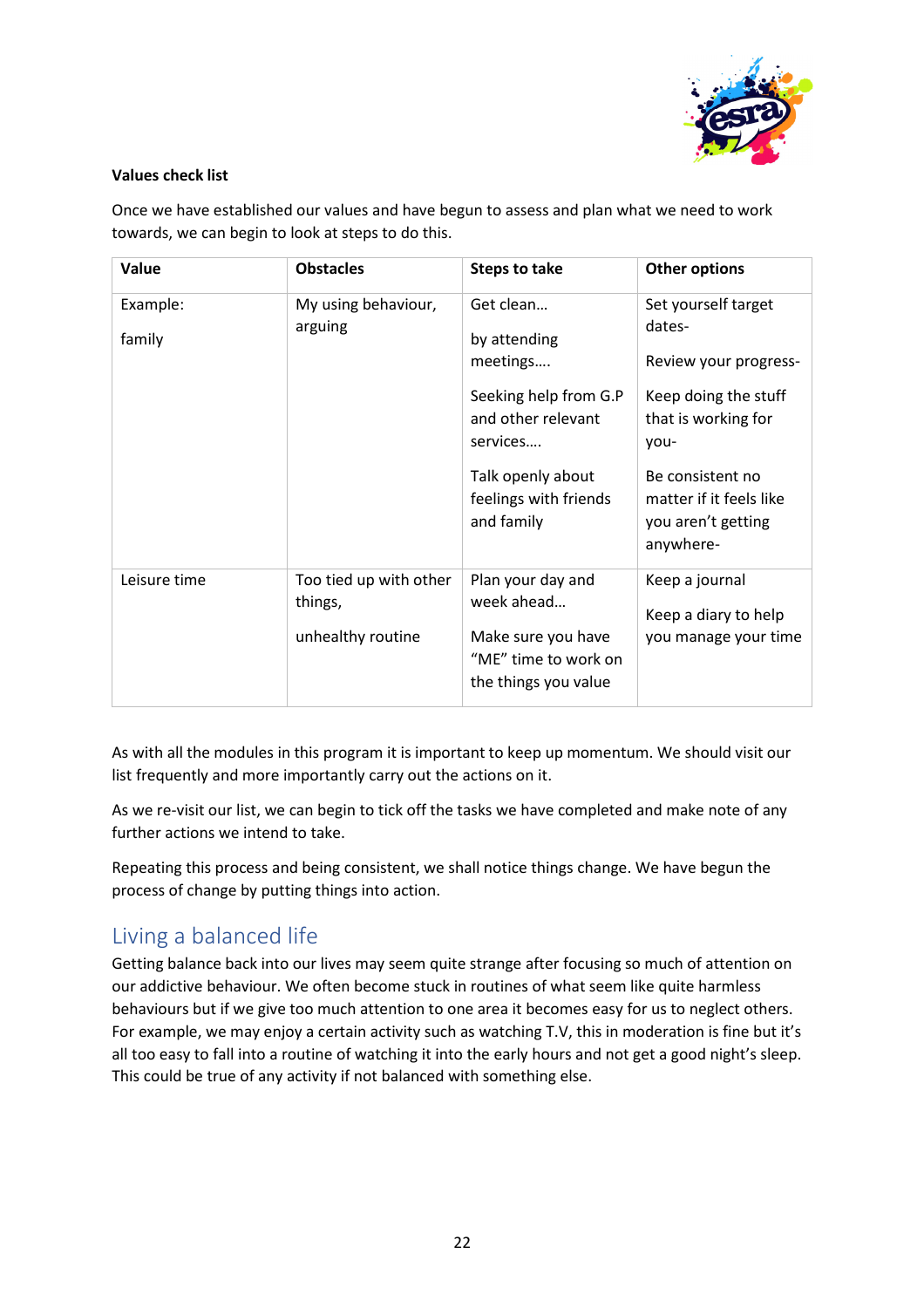

We need to look at different areas of our life such as:

- Health (physical & mental)
- Social
- Creative
- Ambition/Goals
- Relaxation

It is important to start with our basic needs such as eating, sleeping, resting and our general health. You cannot accomplish anything if you are not looking after your basic needs.

Set aside time each day to do something you enjoy such as walking, listening to music or exercising.

Relaxation and stress management, this could be time alone reading, meditation or yoga, playing an instrument, painting, writing or some other creative activity.

Having something to work towards, setting yourself small goals for each day or week is a good idea. We don't have to be rigid with what we have set ourselves as you may often be surprised where one small goal may lead you. It may lead you toward something you least expected and this opens us up to discovery so long as we are open and receptive to it.

We may wish to join a group of some sort depending on our interests. This keeps our social circle open and keeps in line with what we value if we are amongst like-minded people, which is important if we wish to follow our core values.

# **Benefits of routine in early recovery**

A routine gives helps to give you structure and helps form new healthy habits in place of old ones. We often been caught up in routines of unhealthy habits and first we should become familiar with our old routines and habits and what may trigger them.

# *Boredom*

Is a common relapse trigger it is good to have a plan for your day to day living, giving you less time to feel bored?

# *Loneliness*

Is another dangerous emotion for people in recovery. A routine can ensure that you regularly spend time with other likeminded people.

A routine breaks thing up into well-ordered patterns so that they appear more manageable.

If you are faced with all the things you need to do without a plan you can easily become overwhelmed.

A routine means that people get things done. If people don't have scheduled activities, they are more likely to procrastinate.

Don't become too obsessed with your routine. Some people can to put their routines ahead of their basic needs which is not living the balanced life we are aiming for.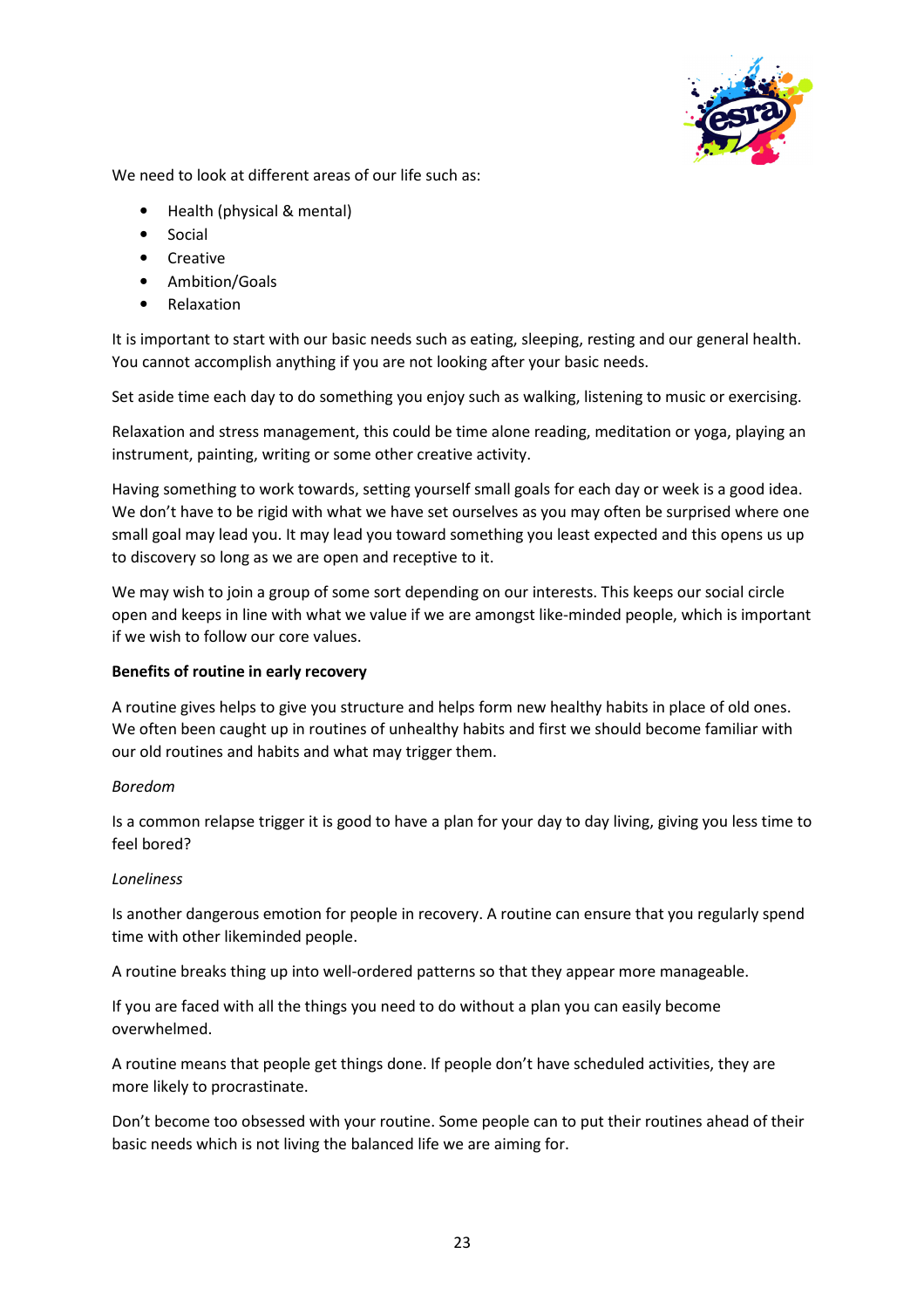

If we become too strict about our routine it can prevent us from trying new things. This is a mistake as it is new things that make life interesting and make for change in our lives.

Some may use these routines as another means to avoid reality and to deal with things.

There are things that people can do to help them establish a routine in early recovery such as:

- Creating a daily or weekly plan
- Try to avoid gaps where you have nothing to do and are likely to get bored
- Be willing to make changes in your routine, don't become a slave to it

It may take some time before you decide on things you want to do…therefore it is a good idea to regularly reschedule new activities, experiment and try new things.

A routine in early recovery should be all about balance.

- Elements of Daily Routine
- The time you get up in the morning
- The time you go to bed
- Your exercise routine
- Daily meditation/relaxation
- Times you eat meals
- Time devoted to socialising
- Time devoted to hobbies
- Work routine
- Time devoted to spiritual pursuits such as walking in nature/creativity
- Regular attendance at some type of recovery group
- Routine for cleaning
- Personal hygiene routine
- Time devoted each day to learning new things or reading something inspirational
- Making time to keep a daily journal
- Keeping an eye on things

Am I keeping an eye on these? How am I….

- Thinking?
- Feeling?
- Behaving?
- Spiritually engaging?
- Physically?

By examining these 5 things you get a clearer picture of any imbalances it is then obvious what you need to do to achieve a more balanced lifestyle.

Ask yourself – Am I thinking, feeling, behaving ok?

If not, how can I work on these?

How am I doing spiritually? (this doesn't mean religious in any way, it could be music, reading, painting, creativity, engaging with nature etc…) What could I engage in to nurture myself?